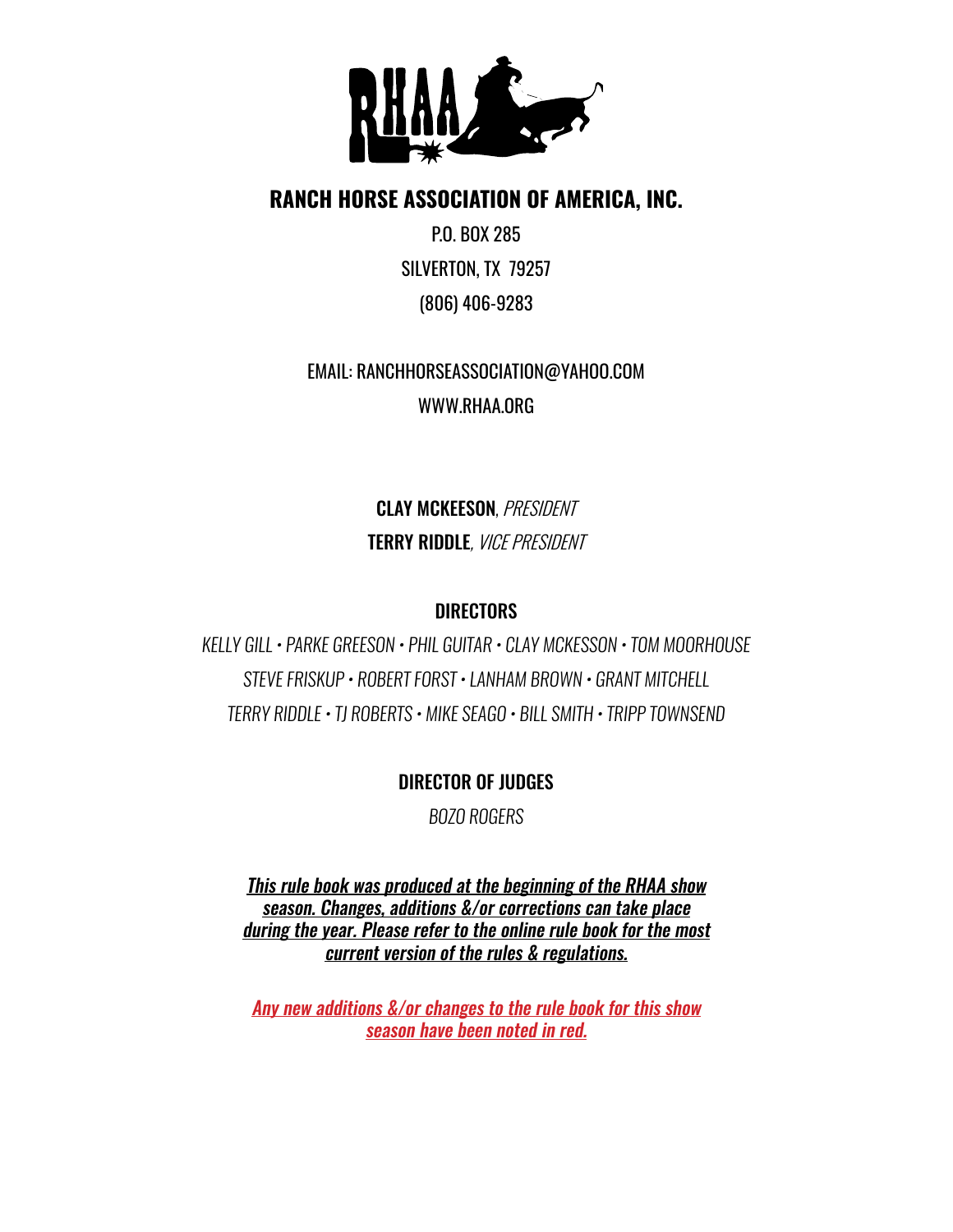# **FORWARD**

The Ranch Horse Association of America was formed in the spring of 1998 to assist in the production & promotion of working ranch horse competitions. The RHAA is a non-profit organization created to promote the qualities & characteristics of the ultimate working ranch horse. The RHAA provides a uniform set of rules & approved judges who promote consistency in their judging techniques. A main goal of the association is to emphasize the utilitarian & the multi-functional characteristics & values of the working ranch horse. The RHAA seeks to accomplish these goals while maintaining traditional western influence with historic western sportsmanship & cowboy ethic. Sanctioned shows are held at numerous locations across the United States each year. As a result, the RHAA arranges an annual National Finals to highlight the elite qualifiers.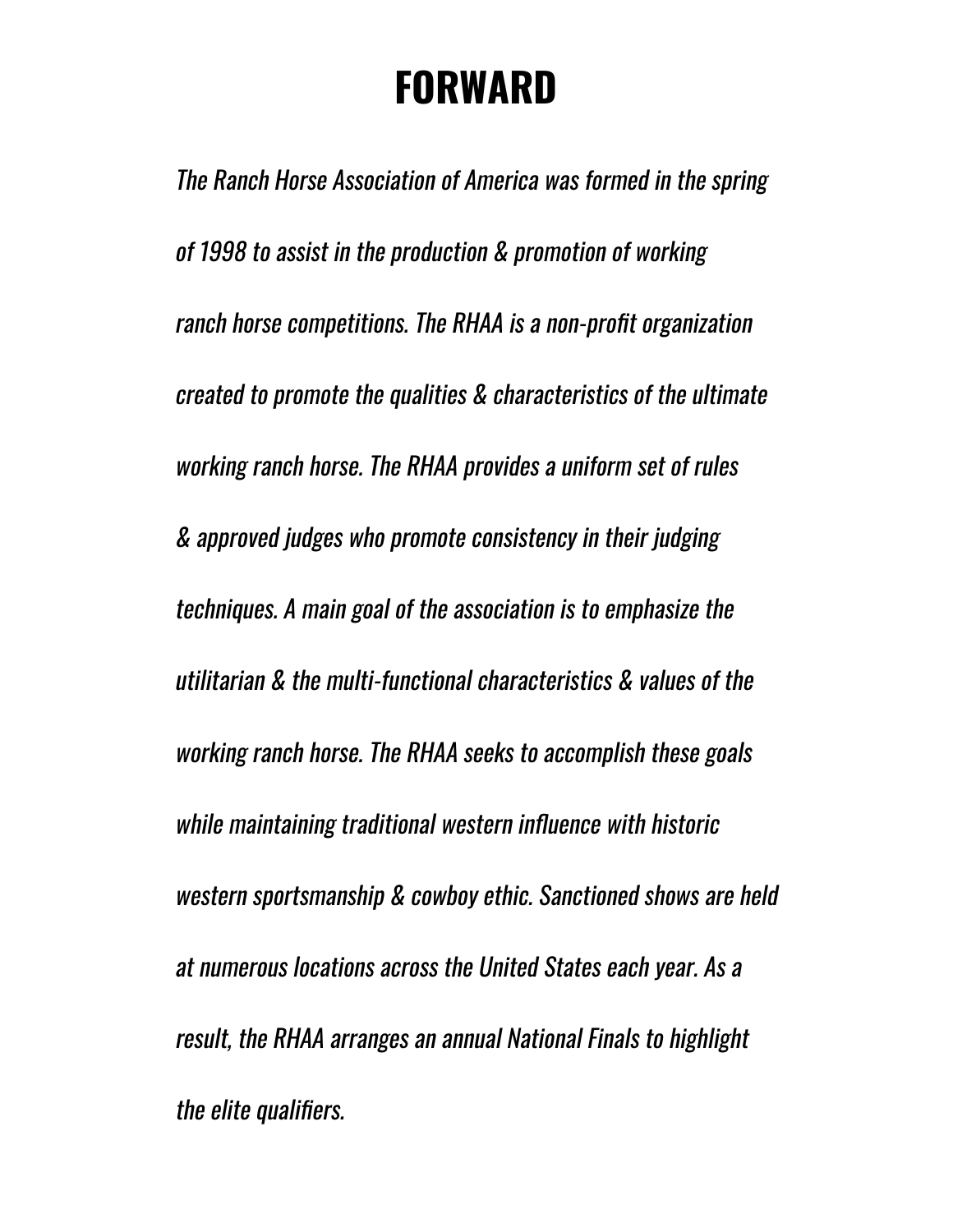### **RHAA SHOW SEASON**

The RHAA's show season runs from May to May of the following year. Upon the completion of the National Finals each year, the new season will begin. Members will advance accordingly in class eligibility as they start the new show season.

### **MEMBERSHIP**

Annual memberships may be purchased for a fee of \$65 for a one-year period beginning with the day of receipt and expiring one year from that date. Lifetime memberships are also available & may be purchased for a one-time fee of \$350. All RHAA members will receive RHAA E-News via email & a membership card. Members are responsible for submitting any change of address, email &/or contact numbers to the RHAA office to maintain current records.

### **YOUTH MEMBERSHIP**

Youth memberships may be purchased for a fee of \$35. Youth memberships are only valid in youth classes & may not be used to compete in regular RHAA classes. However, youth who already have a regular RHAA membership can compete in youth classes without the additional purchase of a youth membership. Must be 18 years old or younger as of the beginning of a show season to be eligible for youth classes. Youth membership application/parental release waiver must be signed & submitted before youth are eligible to compete in any RHAA youth classes. All RHAA youth members will receive RHAA E-News via email & a membership card. Members are responsible for submitting any change of address, email &/or contact numbers to the RHAA office to maintain current records.

### **CORPORATE RANCH MEMBERSHIP**

The RHAA offers a corporate ranch membership geared toward ranches & their employees. There is no limit to the number of employees a ranch may list under their corporate ranch membership. All names listed must be full-time employees of the ranch & meet all eligibility requirements. There is no limit on the amount of time an employee must work for a ranch, provided they are full-time employees. Corporate ranch memberships are not extended to minor children or spouses as they are not full-time employees. It is required that they obtain their own individual membership. Minor children & spouses of the employees are permitted to show horses owned by the ranch.

### **DAY PERMITS**

Day permits may be purchased the day of a show for a fee of \$35. A permit application, payment & a copy of the horses' papers must be submitted with the entry form before the contestant's entry will be accepted. Horse ownership rules apply to permit holder relevant to class entered. In the event that a horses' papers are pending transfer with AQHA, a day permit may be used to enter a show if ownership is not able to be proven off of registration papers. However, upon entering the National Finals, the current owners name must be listed on the registration papers.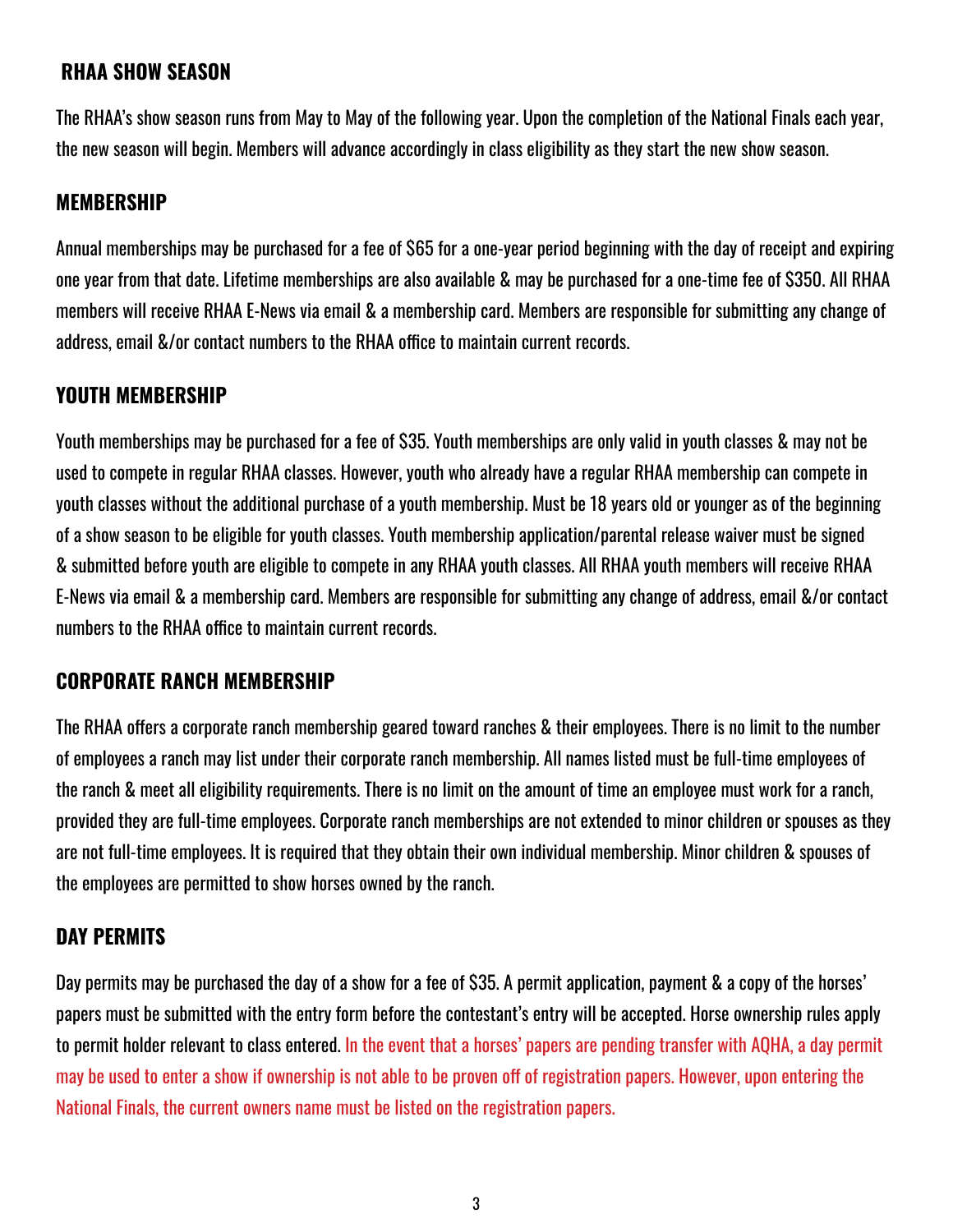### **MEMBERSHIP SUSPENSION**

Any member who is delinquent in fees of any kind concerning RHAA events or falsifies any documents pertaining to their eligibility or their membership, will be held in suspension & ineligible to compete in RHAA events until fees are paid in full. Abuse to cattle &/or horses will not be tolerated at any RHAA event inside or outside of the arena. First offense will result in a written warning. Second offense will result in a \$500 fine. The result of a third offense will be at the discretion of the board (i.e. loss or suspension of membership).

Any unsportsmanlike conduct or attempt to influence a judge's decision will result in a warning for the first offense. A second warning will result in a suspension of membership & a \$250 fine. If a member becomes physically aggressive with any RHAA officer, director, secretary, show staff, or judge, the member will be suspended from the RHAA & receive a \$500 fine.

### **PROFESSIONAL TRAINERS**

Professional horse trainers are permitted to compete in specific classes at RHAA events as long as they meet all RHAA rule requirements. Professional

horse trainers may only show in the Junior & Senior classes. Trainers may not show a client's horse as they are not full-time employees to the owner.

### **MINOR CONTESTANTS**

There are no age restrictions on RHAA participants, although many arena rules or insurance policies may prohibit minor contestants for liability reasons. A comprehensive, written release should be obtained from all minor contestants, executed by an adult parent or guardian. Contestants competing under a youth RHAA membership are required to complete the signed parental waiver on the youth RHAA membership application.

### **HORSE OWNERSHIP**

**Ownership Requirements:** Members are required to submit a copy of their horses' registration papers as documentation for proof of ownership at RHAA shows in order for their entry to be accepted. Horses are required to be in the current owners' name on the registration papers. RHAA members may show either (A) a horse they own; B) an immediate relatives' horse; C) a horse owned by their full-time employer; or D) a horse the RHAA member owns in partnership. All parties to the partnership must have individual RHAA memberships. Horse trainers may not show a client's horse as they are not full-time employees to the owner. Length of ownership is be determined based off "Date Acquired" on the registration papers. The RHAA does not permit AQHA leased horses.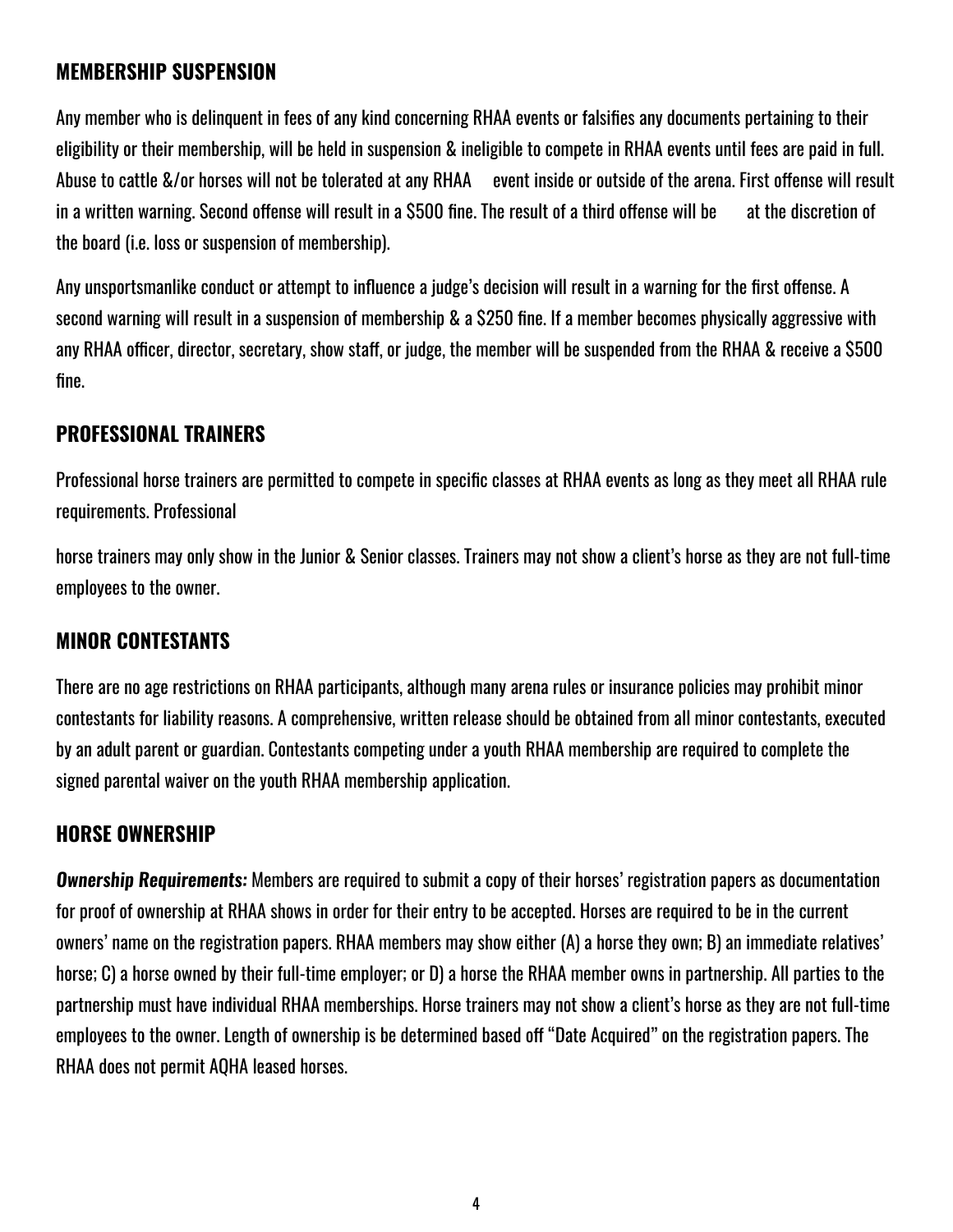**Length of Ownership:** Length of horse ownership will vary from class to class. For office purposes, the "Date Acquired" on the registration papers will be the date used to determine the six-month ownership requirement in the Ranch Hand, Junior & Senior classes.

| <b>Junior Youth</b> | $N/A$ – open ownership; allowed to show any horse regardless of ownership.                                                                                                                     |
|---------------------|------------------------------------------------------------------------------------------------------------------------------------------------------------------------------------------------|
| <b>Senior Youth</b> | $N/A$ – open ownership; allowed to show any horse regardless of ownership.                                                                                                                     |
| <b>BDBD</b>         | No restrictions on length of ownership. Horse registration papers must be listed in the current owners'<br>name.                                                                               |
| Wrangler            | No restrictions on length of ownership. Horse registration papers must be listed in the current owners'<br>name.                                                                               |
| Cowboy              | No restrictions on length of ownership. Horse registration papers must be listed in the current owners'<br>name.                                                                               |
| <b>Ranch Hand</b>   | Required to own horse for at least 6 months prior to competition according to "Date Acquired" on<br>registration papers. Horse registration papers must be listed in the current owners' name. |
| <b>Junior</b>       | Required to own horse for at least 6 months prior to competition according to "Date Acquired" on<br>registration papers. Horse registration papers must be listed in the current owners' name. |
| <b>Senior</b>       | Required to own horse for at least 6 months prior to competition according to "Date Acquired" on<br>registration papers. Horse registration papers must be listed in the current owners' name. |

**Partnership Owned Horses:** The RHAA recognizes horses owned in a partnership. Partnership owned horses may be shown as long as they meet the RHAA requirements for the class they will be shown in. This means that a registered horse must be in both parties' names or in the name of the partnership on their registration papers. All parties' names/partnership name must hold a valid membership in order for the horse to be eligible to be shown. The horse in partnership must have been owned in partnership for at least six months prior to the competition. The burden of proof of ownership is upon the owner/ contestant.

**Ranch/Employer Owned Horses:** If the rider of the horse is not the owner, but is instead an employee of the horse owner, then the employee must be full time. A signed statement from the employer is required of all RHAA members showing a ranch/employer owned horse. The hosting show secretary is required to submit proof of ownership &/or employment when requested. If proof of employment must be provided, documentation will be submitted to Kelly Gill – the RHAA's legal counsel. All information will be confidential.

**Family-Owned Horses:** Contestants are allowed to show immediate relatives horses, which are considered to be: children, spouses, parents, grandparents &/or in-laws. Contestants & horse owners must be RHAA members prior to competing in any sanctioned RHAA event unless the contestant is showing an immediate family members' horse. In this case, only the relative showing the horse is required to obtain a membership.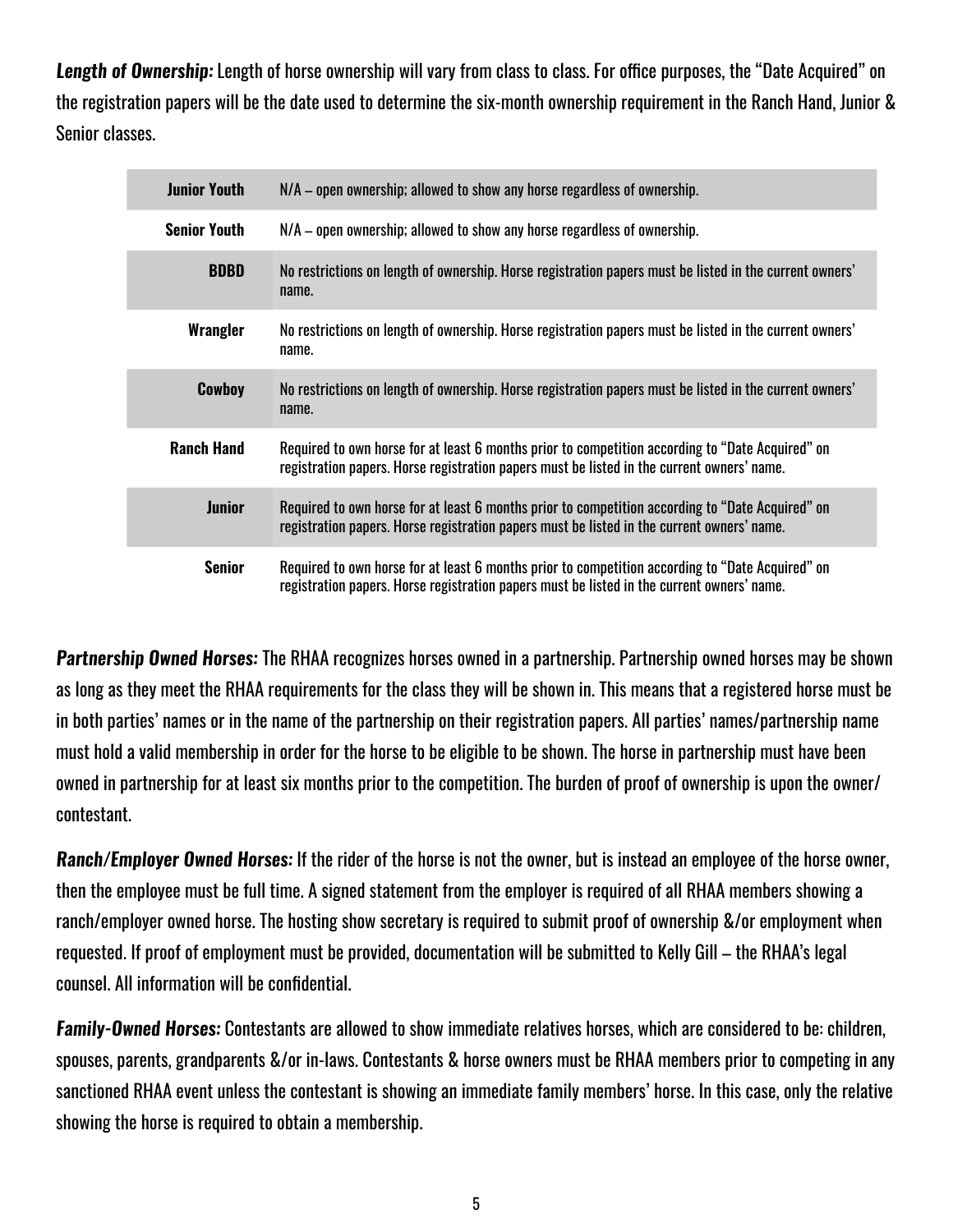**Grade Horses:** Grade horses are permitted to show in RHAA competitions provided that the ownership rules apply. To be eligible to show a grade horse, owners must provide a proof of ownership & vet consent verifying the age of the horse.

**Ownership Fines:** A first time violation of the ownership rule will result in a \$500 fine & a six-month suspension from member privileges of the RHAA. A second violation will result in an additional \$750 fine and a one-year suspension. A third violation will result in another \$1,000 fine plus an additional one-year suspension, or at the discretion of the RHAA Board of Directors, a possible lifetime suspension from any RHAA activity or membership.

### **CLASS DESCRIPTIONS**

**Junior Youth Class:** This class is designated for children 12 years old & younger. There are no money limits that pertain to this class. Junior youth members who begin the show season in this age division may complete the year in this division regardless of turning older during the course of the year. No monies won in this class will count toward lifetime earnings used to determine eligibility in other RHAA offered classes. Any contestant that enters this class fraudulently, faces disciplinary action that can include suspension of membership. Rules to enter this class are: A) the contestant must be a RHAA youth member, a regular RHAA member or a day permit holder. Youth members are permitted to show any horse in the youth, regardless of ownership. Youth memberships are not valid in regular RHAA offered classes.

**Senior Youth Class:** This class is designated for children 13 years old to 18 years old. There are no money limits that pertain to this class. Senior youth members who begin the show season in this age division may complete the year in this division regardless of turning a year older during the course of the year. No monies won in this class will count toward lifetime earnings used to determine eligibility in other RHAA offered classes. Any contestant who enters this class fraudulently, faces disciplinary action that can include suspension of membership. Rules to enter this class are: A) the contestant must be a RHAA youth member, a regular RHAA member or a day permit holder. Youth members are permitted to show any horse in the youth, regardless of ownership. Youth memberships are not valid in regular RHAA offered classes.

**NOVICE Box Drive Box Drive Class:** This class is for RHAA members who began the show season with less than \$500 in RHAA earnings (Wrangler, Cowboy, Ranch Hand, Junior & Senior earnings) and who have won less than \$1,000 in any other association. A person who starts the year in the Novice Box Drive Box Drive class may finish the year in the class regardless of how much money the contestant wins during that year. No monies won in this class will count toward lifetime earnings used to determine eligibility in the Wrangler, Cowboy and Ranch Hand classes. Professional horse trainers are ineligible for the Box Drive Box Drive class. Professional horse trainers with Open earnings in the NRCHA, NCHA, ACHA or NRHA or Open points in AQHA or APHA in the working cow horse, cutting or reining classes within the previous ten years are ineligible to compete in this class subject to review by the board. It is the responsibility of the contestant to keep up with their eligibility for the Novice BDBD class. Any RHAA member that enters this class fraudulently, faces disciplinary action that can include suspension of membership. The RHAA office will make every effort to ensure that updated information is available to all members. The RHAA Board of Directors reserves the right to reclassify any contestant that they feel is violating the intention of the Novice BDBD class. Rules to enter this class are: A) the rider must be a RHAA member who owns the horse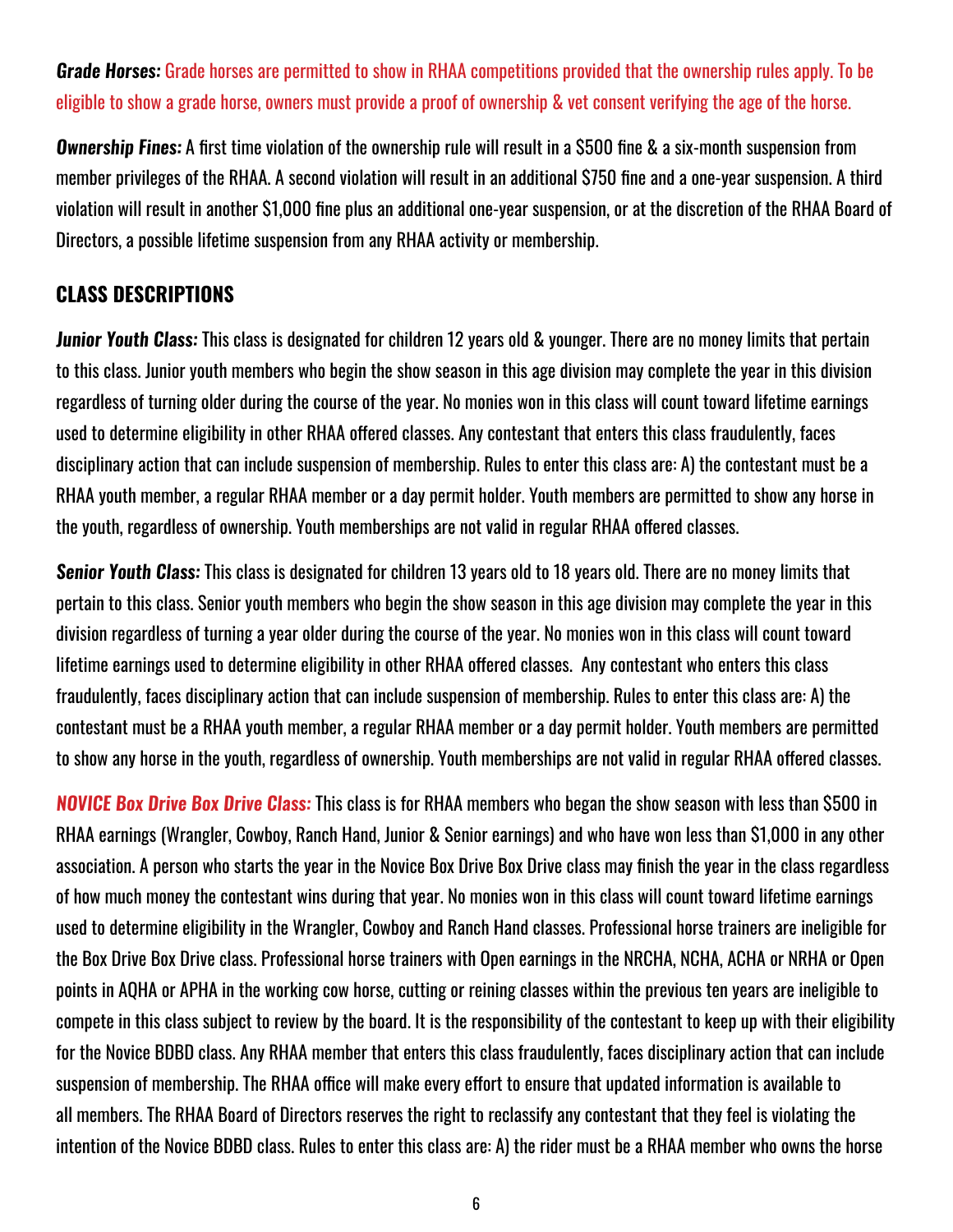being shown, immediate relative to horse owner or is a full-time employee to the horse owner. There is no time limit on ownership for this class. The rein rule applies unless showing a junior-aged horse.

**OPEN Box Drive Box Drive Class:** This class is for RHAA members who have monied out of the Novice BDBD class. There is no earnings limit that pertains to this class. No monies won in this class will count toward lifetime earnings used to determine eligibility in the Wrangler, Cowboy and Ranch Hand classes. Contestants with RHAA Lifetime earnings in the Cowboy, Ranch Hand, Junior & Senior are not allowed to enter this class. Professional horse trainers are ineligible for the Open BDBD class. Professional horse trainers with Open earnings in the NRCHA, NCHA, ACHA or NRHA or Open points in AQHA or APHA in the working cow horse, cutting or reining classes within the previous ten years are ineligible to compete in this class subject to review by the board. It is the responsibility of the contestant to keep up with their eligibility for the Open Box Drive Box Drive class. Any RHAA member that enters this class fraudulently, faces disciplinary action that can include suspension of membership. The RHAA office will make every effort to ensure that updated information is available to all members. The RHAA Board of Directors reserves the right to reclassify any contestant that they feel is violating the intention of the Open BDBD class. Rules to enter this class are: A) the rider must be a RHAA member who owns the horse being shown, immediate relative to horse owner or is a full-time employee to the horse owner. The rein rule applies unless showing a junior-aged horse.

**Wrangler Class:** This class is for RHAA members who have won no more than \$2,500 at RHAA sanctioned events. A person who starts the year in the Wrangler class may finish the year in the Wrangler class regardless of how much money the contestant wins during the course of the year. No monies won in the Wrangler class will count toward lifetime earnings used to determine eligibility in the Open Box Drive Box Drive, Cowboy and Ranch Hand classes. Wrangler winnings will not be included to determine the year-end high money award. Professional horse trainers with any earnings in the NRCHA, NCHA, ACHA or NRHA or Open points in AQHA or APHA in the working cow horse, cutting or reining classes within the previous ten years are ineligible to compete in this class subject to review by the board. Riders who have won more than \$5,000 in any other association going down the fence are ineligible to enter the Wrangler class. It is the responsibility of the contestant to keep up with their eligibility for the Wrangler class. Any RHAA member who enters the Wrangler class fraudulently, faces disciplinary action that can include suspension of membership. The RHAA office will make every effort to ensure that updated information is available to all members. The RHAA board of directors reserves the right to reclassify any contestant that they feel is violating the intention of the Wrangler class. Rules to enter this class are: A) the rider must be a RHAA member who owns the horse being shown, an immediate relative to horse owner or is a full-time employee to the horse owner. There is no time limit on ownership for this class. The rein rule applies unless showing a junior-aged horse.

**Cowboy Class:** This class is for RHAA members with less than \$5,000 in RHAA lifetime earnings. A person who starts the year in the Cowboy class may finish the year in the Cowboy class regardless of how much money the contestant wins during the course of the year. Professional horse trainers with Open earnings in the NRCHA, NCHA, ACHA or NRHA or Open points in AQHA or APHA in the working cow horse, cutting or reining classes within the previous ten years are ineligible to compete in this class subject to review by the board. It is the responsibility of the contestant to keep up with their eligibility for

7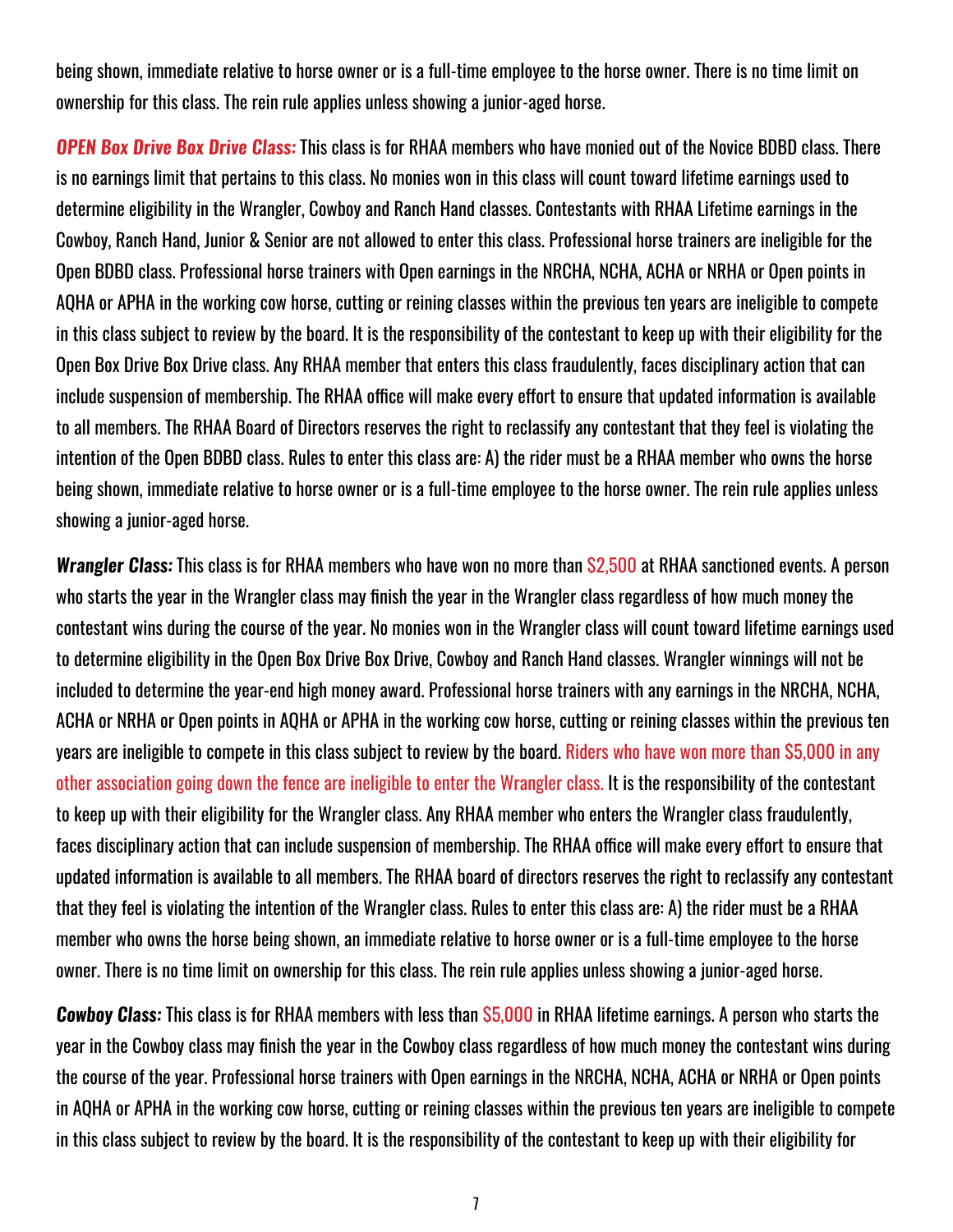the Cowboy class. Any RHAA member who enters the Cowboy class fraudulently faces disciplinary action that can include suspension of membership. The RHAA office will make every effort to ensure that updated information is available to all members. The RHAA board of directors reserves the right to reclassify any contestant who they feel is violating the intention of the Cowboy class. Rules to enter this class are: A) the rider must be a RHAA member who owns the horse being shown; B) an immediate relative to horse owner or; C) is a full-time employee to the horse owner. There is no time limit on ownership for this class. The rein rule applies unless showing a junior-aged horse.

**Ranch Hand Class:** This class is for RHAA members with less than \$10,000 in RHAA lifetime earnings. A person who starts the year in the Ranch Hand class may finish the year in the Ranch Hand class regardless of how much money the contestant wins during the course of the year. Professional horse trainers with Open earnings in the NRCHA, NCHA, ACHA or NRHA or Open points in AQHA or APHA in the working cow horse, cutting or reining classes within the previous ten years are ineligible to compete in this class subject to review by the board. The RHAA reserves the right to move any member out of the Ranch Hand class who violates the intent of this class. Rules to enter this class are: A) the rider must be a RHAA member who owns the horse being shown; B) an immediate relative to horse owner or; C) is a full-time employee to the horse owner; D) the horse owner is required to own the horse being shown for at least six months prior to the competition as indicated by the "Date Acquired" recorded on the registration papers. The rein rule applies unless showing a junior-aged horse.

**Junior Class:** The Junior class is designated for horses five years old & younger as of the beginning of a show season. A Junior horse that turns six during the duration of a show year may complete the season in the Junior class. The burden of proof of age on a junior horse is the responsibility of the RHAA member through presentation of the registration papers. It is up to the hosting location show secretary to view these documents before allowing any contestant to enter. Horses in the Junior class are permitted to be shown two handed & may either be ridden with a ring snaffle or hackamore without penalty. Junior age horses are permitted to enter both, the Junior & the Senior divisions, granted they follow the rein regulations for both classes. Rules to enter this class are: A) the rider must be a RHAA member who owns the horse being shown; B) an immediate relative to horse owner or; C) is a full-time employee to the horse owner; D) the horse owner is required to own the horse being shown for at least six months prior to the competition as indicated by the "Date Acquired" recorded on the registration papers; E) the horse must meet the age requirements of the class.

**Senior Class:** The Senior class is designated primarily for aged horses – six years old & older – however, junior aged horses may also show in this class. All horses in this class are to be exhibited one handed in the bridle – including junior-aged horses. Junior-aged horses are required to adhere to the Senior class requirements when entering this class. Rules to enter this class are: A) the rider must be a RHAA member who owns the horse being shown; B) an immediate relative to horse owner or; C) is a full-time employee to the horse owner; D) the horse owner is required to own the horse being shown for at least six months prior to the competition as indicated by the "Date Acquired" recorded on the registration papers.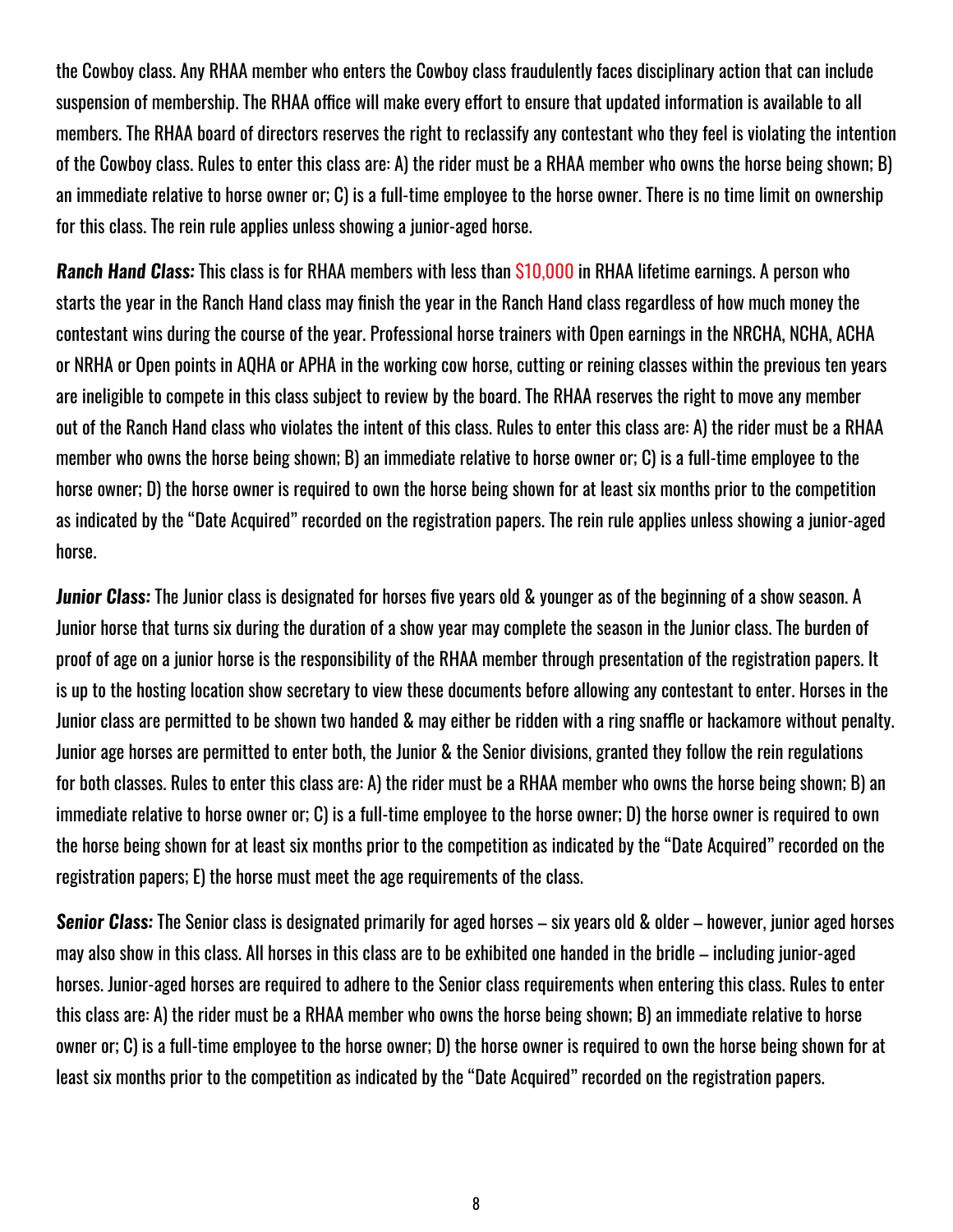### **EQUIPMENT, TACK & ATTIRE**

**General Guidelines:** Equipment, tack & attire should reflect the ranching traditions of the working ranch horse.

| <b>Exhibitor Attire</b>              | Hat, boots & long sleeve shirts are required. Anything beyond that, such as leggings, chinks, etc., is optional.                                                                                                                                                                                                                                                                                                                                                                                                                                                                                                                                                                              |
|--------------------------------------|-----------------------------------------------------------------------------------------------------------------------------------------------------------------------------------------------------------------------------------------------------------------------------------------------------------------------------------------------------------------------------------------------------------------------------------------------------------------------------------------------------------------------------------------------------------------------------------------------------------------------------------------------------------------------------------------------|
| <b>Saddles</b>                       | Horses must be ridden with a western or stock saddle.                                                                                                                                                                                                                                                                                                                                                                                                                                                                                                                                                                                                                                         |
| <b>Horseshoes</b>                    | Any horseshoe is legal.                                                                                                                                                                                                                                                                                                                                                                                                                                                                                                                                                                                                                                                                       |
| <b>Two Handled</b><br><b>Bridles</b> | Bridles such as ring snaffles & hackamores, may be ridden two handed in the Junior class only. Horses are<br>permitted to be ridden in a two rein & the bosal may be of any size with no iron or metal of any kind. A two-<br>rein may be ridden only on horses considered to be junior-aged. Romal reins must be held full-fisted.                                                                                                                                                                                                                                                                                                                                                           |
| <b>Bridles &amp; Bits</b>            | A bridle is defined as a curbed, shanked bit. Any bit is legal provided nothing extends below the bars of the<br>bit. Reins on a shanked bit must be held in one hand with no more than one finger between the reins. Chain<br>bits are legal, provided there is no gag or slide. Contestants will not be allowed to use any device that gives<br>him/her undue control over the horse such as:<br><b>Chain Bits</b><br><b>Twisted Wire Snaffe</b><br><b>Tie Downs</b><br>Mechanical Hackamores, Quick Stops, etc.<br><b>Martingales</b><br>Nothing may be around the horses' nose<br>Gag bits<br>No wire of any kind on the curb, bit or headstall<br>Bits must be free of mechanical device |
|                                      | Nothing that extends below the bars of the bit                                                                                                                                                                                                                                                                                                                                                                                                                                                                                                                                                                                                                                                |

### **SANCTIONING SHOWS**

In order to sanction a RHAA competition & advance its competitors towards the RHAA National Finals, a RHAA Sanctioning Request Form must be signed & submitted for approval to the office at least 30 days prior to the event. Necessary forms for show management are available at www.rhaa.org. All RHAA criteria must be followed & rules must be kept. Show management is responsible for checking membership, ownership & class eligibility.

### **SHOW MANAGMENT**

RHAA competitions must be open to everyone. Reasonable entry deadlines are allowed. All classes are to be offered at shows with the exception of our optional youth classes. Show management may consider placing an entry cap on classes for time management if necessary. The Novice & Open BDBD classes may be ran as a class within a class if needed. Both BDBD classes are required to be offered when sanctioning a show.

Show management must submit patterns chosen to run at their sanctioned show upon turning in sanctioning request forms.

Only one judge is required for sanctioned RHAA competitions outside of the RHAA National Finals. Judges' name should be submitted to the RHAA office at least two weeks prior to the show. Only RHAA certified, card-carrying judges will be allowed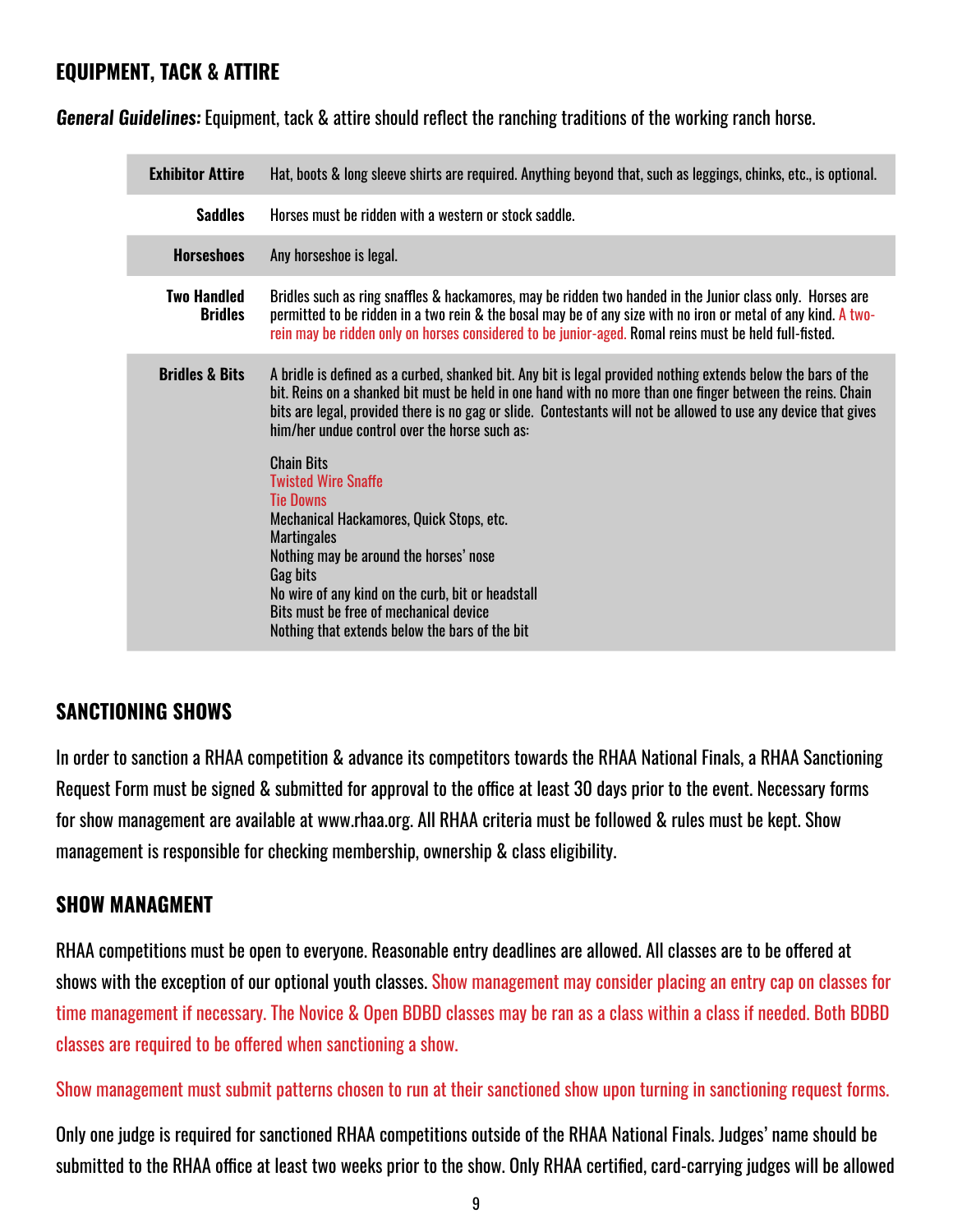to be used at competitions.

### **SANCTIONING FEES**

Sanctioned shows are required to submit a \$100 sanctioning fee to the RHAA office following the competition. Sanctioning fees are to be submitted in addition to all results, score cards & applications collected. The signed Sanctioning Request Form constitutes the payment agreement of the sanctioning fee regardless of the outcome of the show/number of entries.

### **NATIONAL FINALS QUALIFICATION**

When entering sanctioned RHAA competitions, competitors have an opportunity to qualify themselves & their horse(s) for the RHAA National Finals. The RHAA will use the provided formula to determine the advancement of qualifiers. All qualifiers (same horse/rider combination) must have attended at least two RHAA sanctioned events per show season to be eligible to enter the RHAA National Finals. Entry is not restricted to the same class to meet the two-show requirement. The number of horses qualifying for advancement toward the finals will depend upon the aggregate number of horses entered in the sanctioned competition. The minimum qualifying class size is two horses. One qualifier will advance towards the RHAA National Finals for every two horses entered. An example formula of the qualification breakdown for all classes is as follows:

| <b># ENTRIES</b> | <b>#QUALIFIERS</b> |
|------------------|--------------------|
| $2 - 3$          | 1                  |
| $4 - 5$          | $\overline{2}$     |
| $6 - 7$          | 3                  |
| $7 - 8$          | 4                  |
| 8 - 9            | 5                  |
| $10 - 11$        | 6                  |

### **PRE-QUALIFICATION**

If any of the placed horses from a sanctioned competition have previously qualified for the RHAA National Finals, then the next highest point scoring horse(s) will advance. For instance, if a competition has six Wrangler class entries, following the chart above, three horses would qualify. If the 1st & 2nd place winner in this local sanctioned competition had previously qualified to advance to the finals for the RHAA, then the 3rd, 4th & 5th highest point scoring horses would qualify to advance toward the finals under this example. If there is a tie for the last advancing place, then both horses will qualify. This advancement of additional horses to the finals does not affect the local competition, prize money or winners of the show in any way. The RHAA office will determine who qualifies for advancement following this formula from each competition.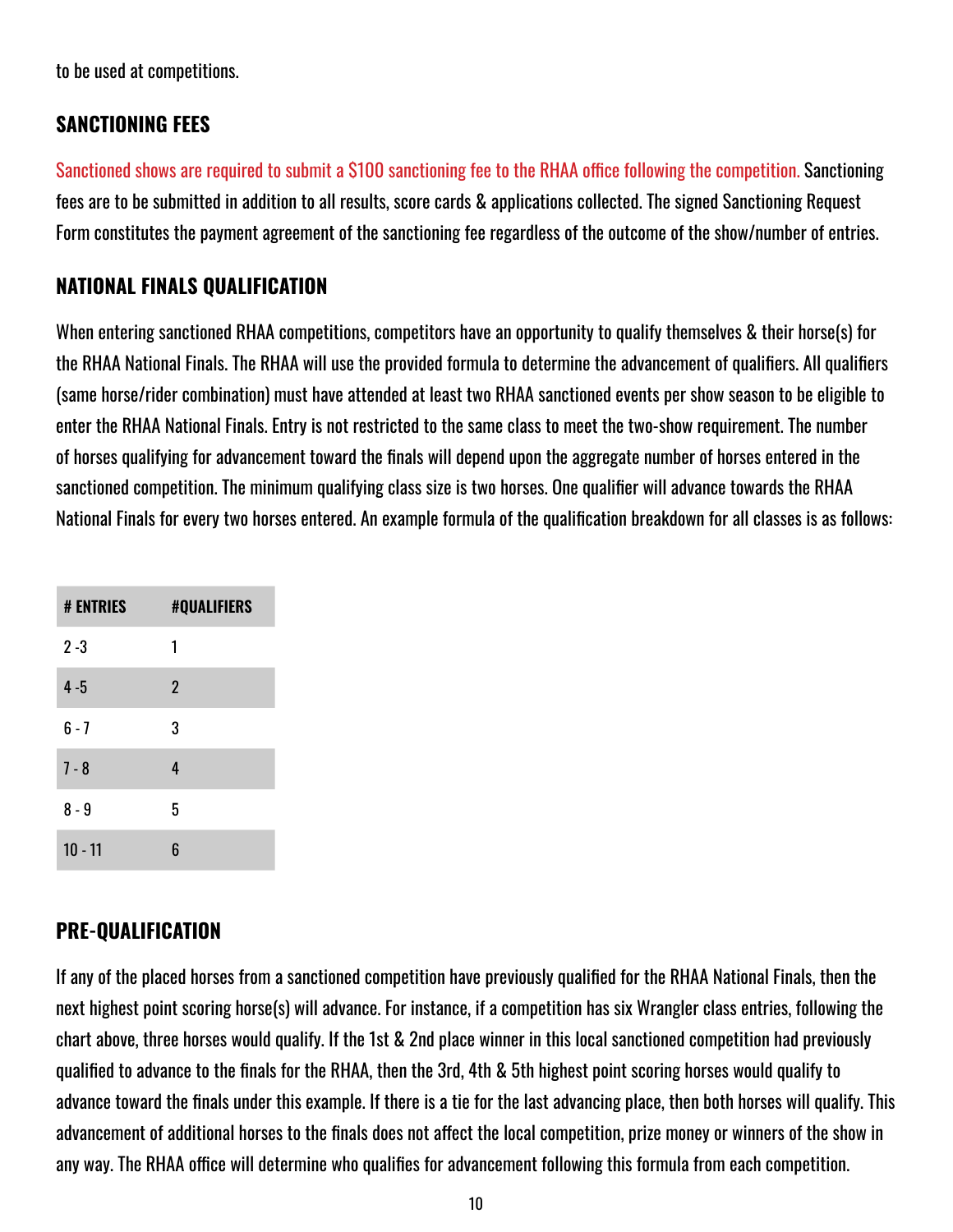### **JUDGES**

Judges must hold a valid RHAA membership & remain current on the RHAA judges list. Judges should be provided with a current copy of the rules & be familiar with the judging criteria. Judges should also be provided a horn or whistle in the event a run must be halted to allow for new cattle. Judges are also required to designate the center of the arena prior to the start of the competition. Judges are to make one bit check per class when judging RHAA shows.

### **RHAA SUGGESTED PAYOUT**

The last paying position should at least receive his/her entry fee back. A minimum of 50% of each entry fee must be paid back to class winners. Please see below for suggested payouts.

| <b>ENTRIES</b> | <b>PLACING</b> | <b>PERCENTAGES</b>         |
|----------------|----------------|----------------------------|
| $1 - 10$       | 2 OR 3         | 60%, 40% OR 50%, 30%, 20%  |
| $11 - 20$      | 4              | 40%, 30%, 20%, 10%         |
| $21 - 30$      | 5              | 30%, 25%, 20%, 15%, 10%    |
| $31 - 40$      | 6              | 29%, 24%, 19%, 14%, 9%, 5% |

### **SUBMITTING RESULTS**

Competition results must be turned in to the RHAA office immediately following the conclusion of the show (not to exceed five days). In the event of back-to-back shows, the RHAA may request placing & earning information to be submitted by email within two business days of the event. Items required to be forwarded to the RHAA office are as follows: the completed RHAA competition results form (indicating number of entries, class, riders' names, horse's registered name, placing & pay out), sanctioning fees & judges' sheets. Any new applications &/or collected fees are to be submitting as well.

### **GUIDELINES FOR COMPETITIONS**

**Cattle:** The recommended number of cattle to designate for competitors is at least 1½ per contestant. To the greatest extent possible, seek uniformity in size, disposition & breed in your cattle. Cull any unfavorable cattle prior to competition. Cattle weighing 400 lbs. – 600 lbs. are recommended.

**Awarding New Cows:** The awarding of a new cow is the sole decision of Judge No. 1 & is only intended in the event of an unworkable animal. Judge No. 1 will call for a new cow to the secretary & the clock will stop. Uses of a whistle, horn, or walkie talkie's are all adequate for this signal. A new cow will be turned out to the contestant, 30 seconds will be added to the time & they will complete the competition from where they left off in the original time-frame allotted, i.e. (the clock is to be stopped when the judge calls for a new cow, 30 seconds will be added to the time & now the contestant will start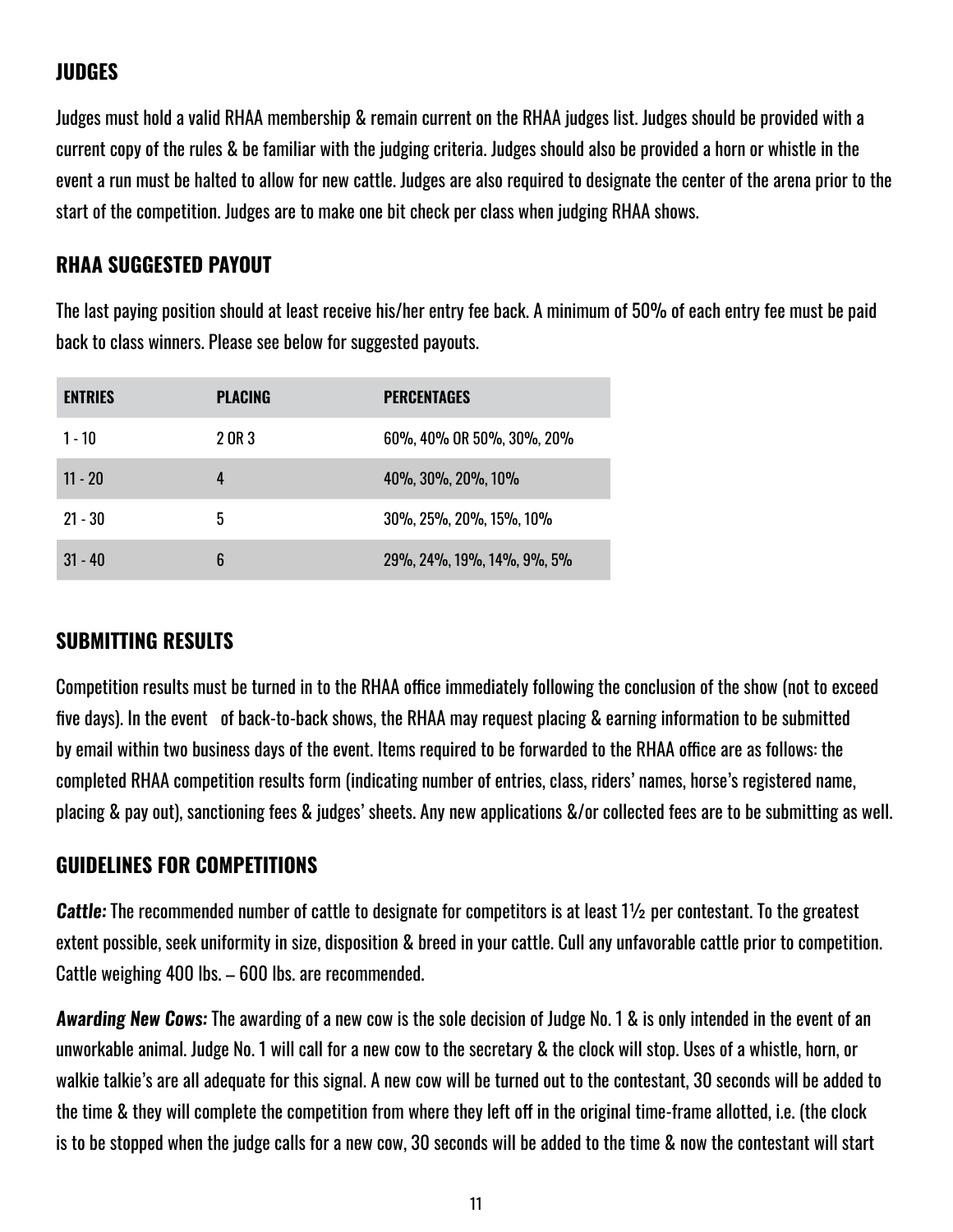from that point & go forward until he/she reaches the time limit). A new cow is only given if the current cow is considered unworkable by leaving the arena working floor or unworkable for not allowing the contestant to exhibit his/her horse to any extent. Examples of this are animals that immediately fight the contestant's horse or enter the arena & refuse to move.

Under no circumstances will a new cow be awarded if it is the contestant's fault that the cow is tired, out of air, run down or overworked to the point he doesn't care to move, etc. Judges are to consider the cowboy's ability to recognize these things & adjust his run accordingly. Judges will signal for a new cow with two blasts of a whistle or horn. In the event that 2 cows have been awarded & a 3rd is necessary, the contestant has the option to be moved to the last draw of the class to complete their cow work. If you are the last draw of the class, then you will have the option to be first following the drag of the next class or 20 minutes after the completion of your class if you are the last class of the day.

**Terminating Runs:** A judge possesses the authority to terminate any run in which shows excessive danger, including any abuse to horse or cow. Equipment failure that poses danger to the horse or rider will terminate the run. Separation of horse and rider due to the horse falling or the rider falling off the horse will also terminate a run. Separation of horse & rider does not apply to retrieving a dropped rope prior to casting first loop. In the event of an injury to the cow, the run will stop. It will be the judge's discretion to terminate a run or if the contestant will receive a new cow. Judges will signal the termination of a run with one sharp blast of a whistle or horn.

**Tie Breakers:** In the event of a tie, judges will use the scores on the judges' score card from the first portion (boxing) of the cow work & proceed from that point to break the tie. Dry work will be the last segment utilized to break any ties. This will save time & prevent contestants from having to show their horses again.

**Abuse:** No abuse of horses or cattle will be tolerated at any RHAA competition inside of or outside of the arena. In the event the rider deviates from any judged segment of the competition & displays unsportsmanlike training of horse or cow, the contestant will be asked to leave the arena & will be disqualified from the class.

### **FORMAT OF CLASSES**

### **JUNIOR YOUTH**

The junior youth class will consist of two segments all performed as one event within the required time: no time limit for the reined work & the cow work will be allotted 50 seconds to complete their boxing task. The announcer for the event calls out a 15 second warning ("15 seconds remaining") when the contestant reaches this point in their cow work. Then, of course, when their time has been exhausted, the announcer will call "Time" & the run will be over. The contestant is judged on the maneuvers of their run that were completed prior to the calling of "Time".

The normal flow of the event will consist of the contestant entering the arena & performing the reigned work portion. Following the reining, the contestant will begin the cow work segment by signaling for a cow to be released into the arena for the contestant to box the cow on the end of the arena, in which it was released, for the required 50 seconds.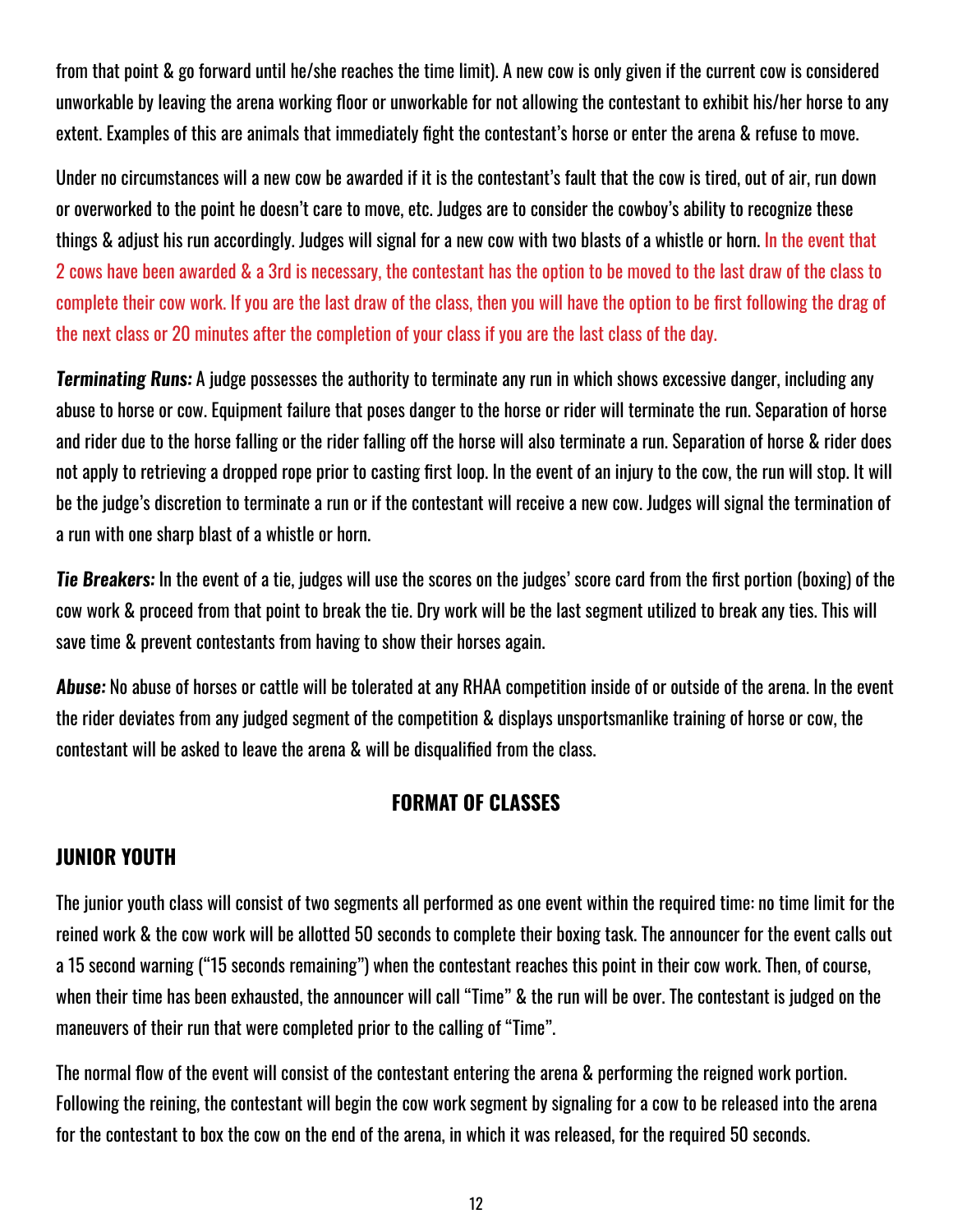### **SENIOR YOUTH**

The Senior Youth class will consist of three segments all performed as one event within the required time. Each rider's time will begin when he/she enters the arena and the contestant will have 5 minutes to complete his/her task in an average size arena. If you have an extremely large arena, you may increase the time to 6 minutes. The announcer for the event calls out a 2-minute warning ("2 minutes remaining") when the contestant reaches this point in his/her run. It is also called out again when he/she reaches only 1 minute left ("1 minute remaining") and then, of course, when his/her time has been exhausted, the announcer will call "Time" and the run will be over. The contestant is judged on the segments of his/her run that were completed prior to the calling of "Time".

The normal flow of the event will consist of the contestant entering the arena and performing the reined work portion. Following the reining, the contestant will begin the cow work segment by signaling for a cow to be released into the arena for the contestant to perform his/her cow work and, lastly, circling or roping maneuvers. Whether the contestant chooses to circle or rope the cow is the discretion of the rider.

### **BOX DRIVE BOX DRIVE (NOVICE & OPEN)**

This class will consist of two segments all performed as one event within the required time: no time limit for the reined work & the cow work will be allotted 1 minute 45 seconds to complete his/her task. The announcer for the event will out a 30 second warning ("30 seconds remaining") when the contestant reaches this point in his/her run. When time has been exhausted, the announcer will call "Time" and the run will be over. The contestant is judged on the segments of his/her run that were completed prior to the calling of "Time".

The normal flow of the event will consist of the contestant entering the arena and preforming the reined work portion. Following the reining, the contestant will begin the cow work segment by signaling for a cow to be released into the arena for the contestant to then preform his/her box, drive, box, drive maneuvers.

### **WRANGLER, COWBOY, RANCH HAND, JUNIOR & SENIOR**

These classes will consist of three segments all performed as one event within the required time. Each rider's time will begin when he/she enters the arena, the contestant will have 5 minutes to complete his/her task in an average size arena. If you have an extremely large arena, you may increase the time to 6 minutes. The announcer for the event calls out a 2-minute warning ("2 minutes remaining") when the contestant reaches this point in his/her run. It is also called out again when he/she reaches only 1 minute left ("1 minute remaining") and then, of course, when his/her time has been exhausted, the announcer will call "Time" and the run will be over. The contestant is judged on the segments of his/her run that were completed prior to the calling of "Time".

The normal flow of the event will consist of the contestant entering the arena and performing the reined work portion. Following the reining, the contestant will begin the cow work segment by signaling for a cow to be released into the arena for the contestant to perform his/her cow work &, lastly, roping maneuvers.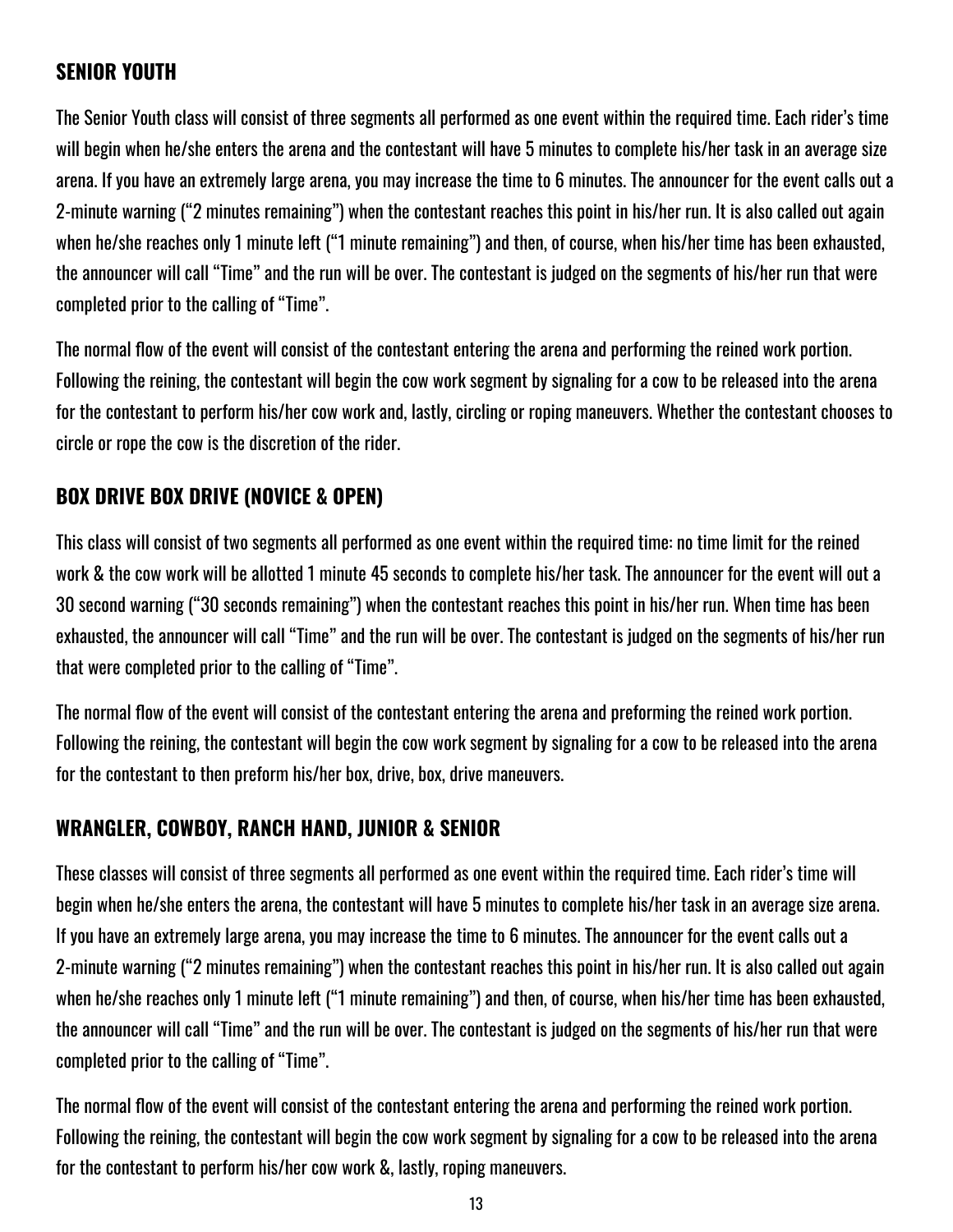### **DIVISIONS TO BE JUDGED**

### **REINING**

**Maneuvers:** Maneuvers are dependent upon patterns chosen by show management & will be judged accordingly on circles & lead changes, rollbacks (dependent on pattern), stopping & backing. The reining segment will end when the rider calls for the cow.

**Spins:** Credit will be given to the horse that spins flat and smooth, showing no indication of being forced, and demonstrates a willing attitude. Forced speed should not score higher than moderate, willing speed. Horses will be penalized for elevated, hoppy, forced, or extremely slow spins. The horse that spins smoothly, with moderate speed, keeping his hind quarters in the same general area, and demonstrating good footwork in front should receive the greatest amount of credit.

**Circles & Lead Changes:** Circles and lead changes will be judged on the horse's ability to: A) be willingly guided without pulling to the inside or to the outside of the circle, B) his ability to demonstrate his willingness to increase or decrease speed & C) his ability to change leads, front and back, smoothly with a minimum cueing from the rider. In the circle segment of the dry work, the rider can increase his score by making his circles come together at the "same midpoint of the arena", making large circles the same size on each side, small circles the same size on each side and lead changes at the center of the arena. This will demonstrate control to the judges.

**Rollbacks:** Dependent on pattern chosen, the rollback should be a 180 degree turn following the stop, where the horse turns and leaves in one motion. Short, choppy rundowns will be penalized, as will bouncy, forced stops and rollbacks that come out at less than 180 degrees.

**Stop & Back:** To receive maximum credit, a horse should approach the stop: A) loping or galloping freely, B) willingly moving forward in a straight line & C) gradually increasing his speed. The stop should be straight and square and give the appearance of stopping because he is trained to stop, not because he is forced to stop. Maximum credit will be given to the horse that approaches the stop running straight, gradually increasing speed, stops straight and square, and hesitates momentarily. Maximum credit will be given to the horse that backs straight and then backs willingly in a straight line for at least 15 feet.

**Penalties & Disqualifications:** Short & choppy rundowns, bouncy stops, head throwing, excessive mouth gaping & resistance on the part of the horse will be penalized. If the horse backs crooked, throws head, opens mouth excessively &/or shows resistance, the horse will be penalized. Please refer to RHAA Penalty Page at end of rulebook for a full list of penalties & DQ's.

### **BOXING**

### **(Only applies to the Junior Youth Class)**

**Maneuvers:** This segment will be allowed 50 seconds to complete & will only consist of one maneuver - Box.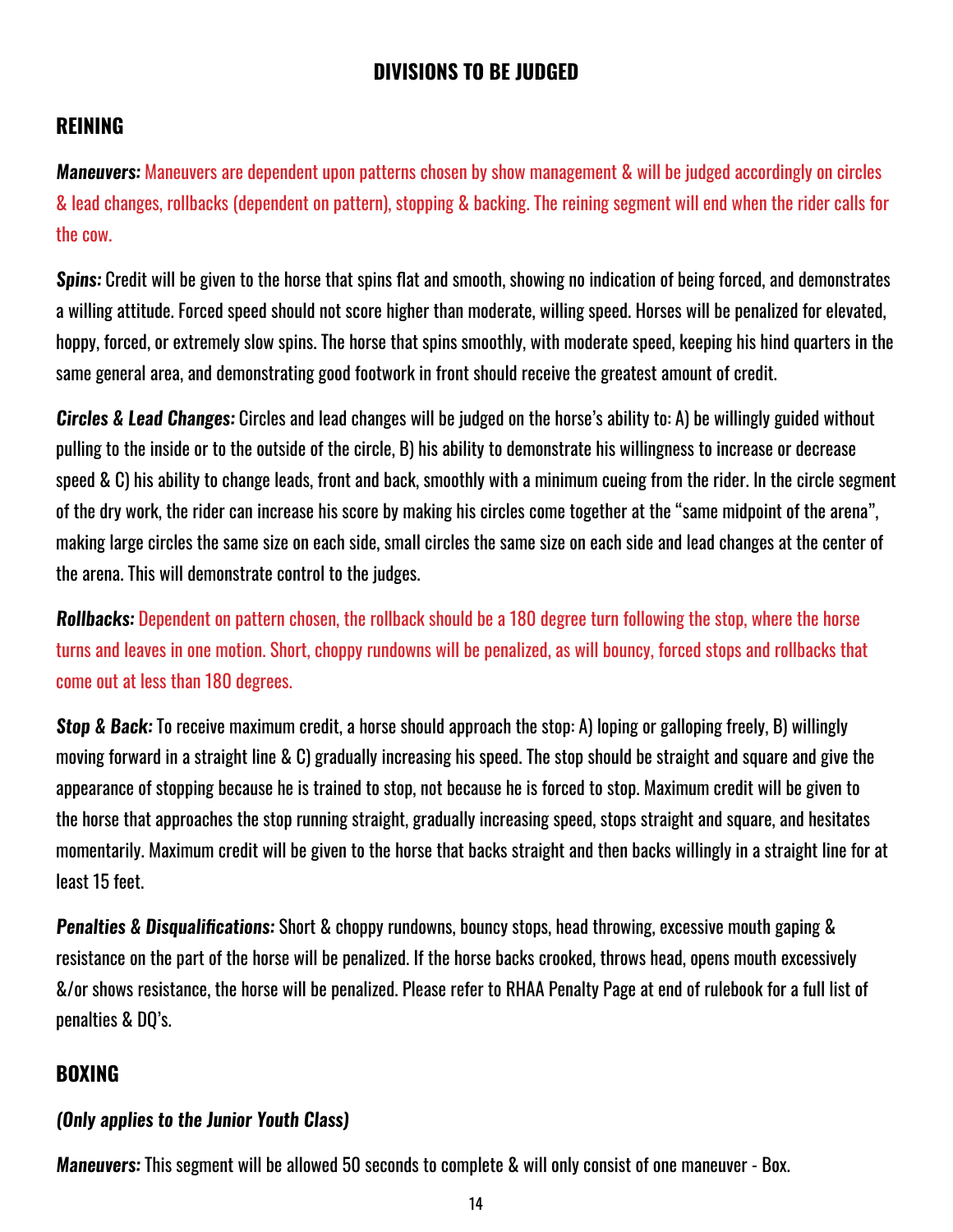**Box:** Following the completion of the reining, the contestant will signal for a cow. The cow should be controlled/boxed on the end of the arena in which it entered for the full amount of time to demonstrate the horses' ability to control/hold the cow. Once the time has expired, the run is complete & the contestant may leave the arena.

### **BOXING & DRIVING**

### **(Only applies to the Box – Drive – Box – Drive classes)**

Maneuvers: This segment will be allowed 1 minute 45 seconds to complete and will consist of four maneuvers – Box, Drive, Box & Drive.

**Box – Part One:** Following the completion of the reining, the contestant will signal for a cow. The cow should first be controlled/boxed on the end of the arena in which it entered for a sufficient amount of time to demonstrate the horses' ability to control/hold the cow.

**Drive – Part Two:** After the first portion of the boxing has been exhibited, the contestant will set the cow up to be drove down the side of the arena. Control of the cow while driving should be maintained. Upon approaching the opposite end of the arena, the contestant will then move into the second portion of the boxing work.

**Box – Part Three:** Once the contestant has reached the opposite end of the arena, exhibitors will again box the cow. The cow should be controlled/boxed for a sufficient amount of time to again demonstrate the horses' ability to control/hold the cow.

**Drive – Part Four:** Lastly, the contestant will drive the cow past the middle marker on the same fence the cow was initially driven down and continue until the judge has blown the whistle or horn to signal completion of the run. If the time has expired before reaching the middle marker, a penalty will apply.

### **COW WORK**

### **(Only applies to Senior Youth, Wrangler, Cowboy, Ranch Hand, Junior & Senior)**

Maneuvers: The cow work will consist of two segments – boxing & fence turns.

**Boxing:** Throughout the cow work, it must be remembered that the name of the game is controlling the cow. Judges must take into consideration what kind of cow each contestant draws in order to accurately judge the degree of difficulty in each credit-earning situation. When a contestant is holding a cow at the end of the arena, maximum credit will be given to the horse that is obviously watching a cow & making counter moves to hold the cow at the end of the arena without the help of the rider. The more a horse is trying to do on his own, the more credit he should receive.

**Fence Turns:** Maximum credit should only be given when the horse is in control of the cow & allows the cow to go down the fence. Again, the difficulty of the cow should always be considered when deducting from maximum credit. When the cow is allowed to go down the fence, maximum credit will be given to the horse that turns the cow at least once each direction on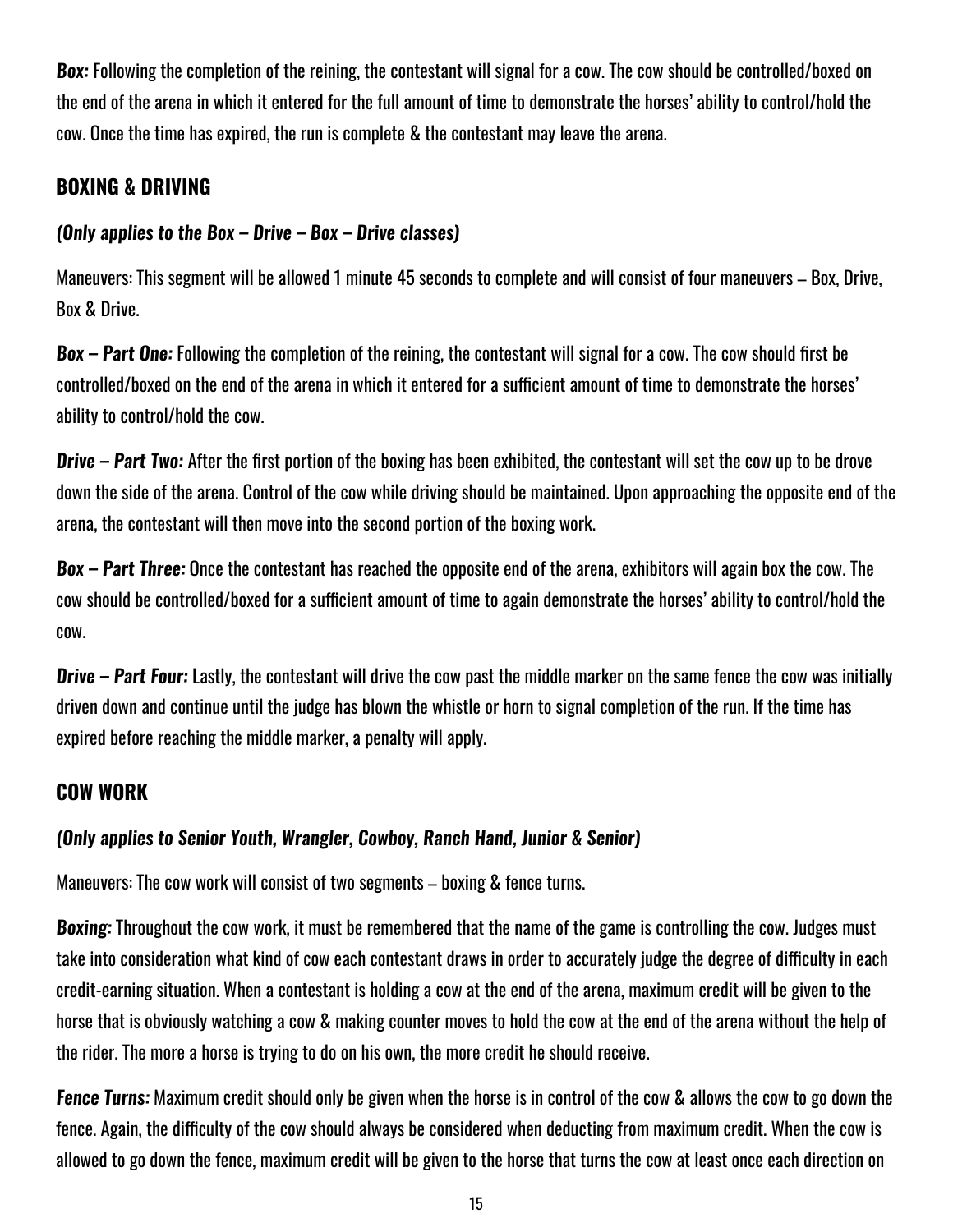the same fence that the cow originally went down. If a horse turns tail to the cow at any point during a run, the maneuver will be zeroed by the judge.

**Penalties & Disqualifications:** Horses will be penalized for losing control while boxing the cow at the end of the arena, getting outrun down the fence, for running more than one horse length past the cow on the turn, hanging up on the fence, refusing to turn, running over the cow, biting cattle, hanging back & not running past the cow to turn the cow & for generally losing control. Please refer to RHAA Penalty Page at end of rulebook for a full list of penalties & DQ's.

### **CIRCLING**

### **(Optional in the Senior Youth class)**

**Circling:** Following the completion of fence turns, the contestant should take the cow to an open part of the arena & maneuver the cow smoothly at least 360 degrees in each direction without interference from the fence. The circle's size, symmetry, speed & relative balance from right & left show control. Tightening the circles down with fast head-to-head speed will be a credit earning situation. The circles should be completed before the cow is exhausted.

### **ROPING**

### **(Only applies to Wrangler, Cowboy, Ranch Hand, Junior & Senior, optional in Senior Youth)**

**Rating & Tracking:** Maximum credit will be given to the horse that shows ample speed going to cattle, tracks/rates well to allow the rider to rope from a good position. The loop must go over the cow's head, i.e., the cow must look through the loop (unless there are mixed cattle, then the three legal catches will apply. The three legal head catches are defined as horns, half head or around the neck.) The cow may end up being caught by the neck, body or a hind leg. If the cow is not roped within two loops, the scoring will cease at this point, a 5 point penalty will apply as well as an "OP". The roper may only carry one rope and, if that rope is lost, time will stop and the run is considered completed. Contestants may not receive any ropes from outside the arena to complete their run. Contestants may not retrieve their rope from the cow if it comes loose from the horn. If a contestant drops their rope prior to the roping the animal, they may dismount and retrieve the rope to complete the run if time allows. When roping, contestants are permitted to hold reins as romal reins.

**Stopping:** Maximum credit will be given to the horse that stops square and hard in a straight line with the cow, hindquarters underneath him, alert and paying attention, holding the stop when the rope comes tight and leans back slightly to absorb the jerk. The loop must go over the cow's head and, therefore, any part of the body that is caught may be used to stop the animal. The contestant may tie their ropes on or dally.

**Pulling:** Maximum credit will be given to the horse that turns crisply, when asked by the rider, drops his neck to pull, leans into the breast collar, drives from behind and pulls from the horn in a straight line for at least fifteen feet. Cattle must be standing to be drug when roped around the neck. Pulling a cow the required distance will end the run regardless of the time remaining. No choking of a down animal is allowed and the judges will disqualify a contestant for dragging by the neck on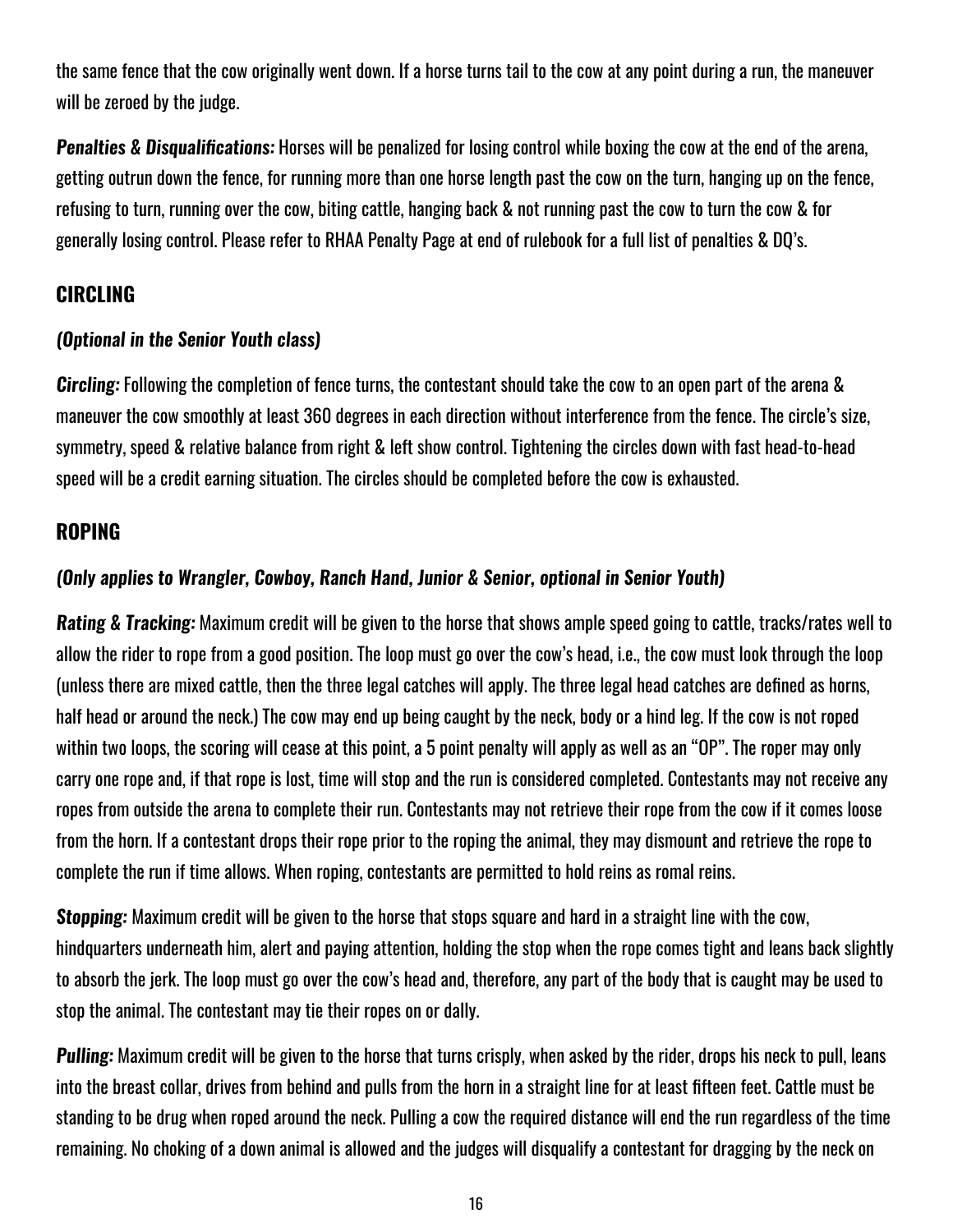the ground, tripping or any other behavior they deem abusive.

**Legal Catches:** The loop must go over the cow's head, i.e., the cow must look through the loop. The cow may end up being caught by the neck, body or a hind leg. In the instance where there are mixed cattle (mulies & cattle with horns too large to prevent a rope from coming off), the look through rule will be lifted & the three legal head catches will apply. The three legal head catches that will apply in this case will be slick horns, half head, or around neck. Picking up a leg with a head catch is not considered a legal catch when it applies to cattle with horns.

**Penalties & Disqualifications:** Horses will be penalized if they are slow going to cattle, run over cattle, lose position tracking, or generally appear hard to manage. Horses that stop crooked, sideways, duck off or appear that they might be pulled down by big cattle should be severely penalized. Horses should be penalized that resist turning, pull with their head up and back hollow, wander from side to side, lunge forward, stop before asked by the rider or show any reluctance to willingly pull. A penalty of 3 points will apply if the cow is not caught on the first loop. If the cow is not roped within two loops, the scoring will cease at this point, a 5 point penalty will apply as well as an "OP" (5 point penalty will cancel out the 3 point penalty). The rider will be disqualified for intentionally choking, dragging by the neck while on the ground, or tripping the cow during the roping segment. Any unnecessary roughness or abuse to livestock will disqualify the contestant. One judge should be designated to be able to disqualify a contestant for these reasons. This judge should be provided a whistle or horn to signal for the disqualification.

Please refer to RHAA Penalty Page at end of rulebook for a full list of penalties & DQ's.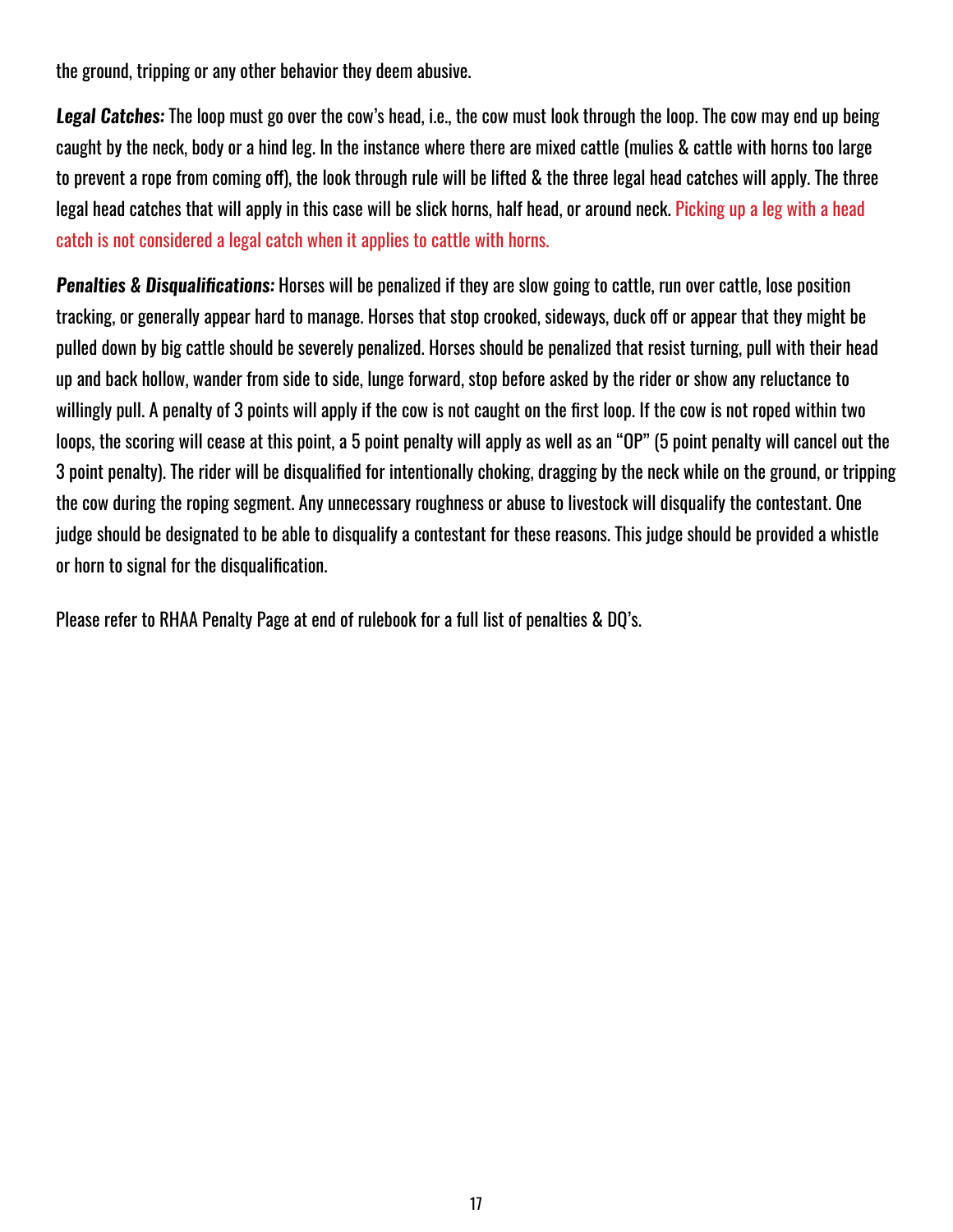## **RHAA SCORE CARD**

| Contestant: | Class: | l Score:<br>the contract of the contract of the |  |
|-------------|--------|-------------------------------------------------|--|
| Horse Name: | Judge  | Draw:                                           |  |

Scoring for each segment ranges from 1 to 100, with each segment beginning at 70

-1½: Extremely Poor, -1: Very Poor, -½: Poor, 0: Correct, +½: Good, +1: Very Good, +1½: Excellent

Judge may blow whistle at any time to terminate a run. A score of zero will be given if work is not completed at that time.

| <b>REINING</b> | <b>Spins</b> |        | <b>Circles &amp;</b><br><b>Changes</b> |   | <b>Rollbacks</b> | Stop &<br><b>Back</b> | <b>PENALTY</b><br><b>TOTAL</b> | <b>SCORE</b> | <b>OFF</b><br><b>PATTERN</b> |
|----------------|--------------|--------|----------------------------------------|---|------------------|-----------------------|--------------------------------|--------------|------------------------------|
|                |              | D<br>n |                                        | R | D<br>n           |                       |                                |              |                              |
| <b>Penalty</b> |              |        |                                        |   |                  |                       |                                |              |                              |
| <b>Score</b>   |              |        |                                        |   |                  |                       |                                |              |                              |

| <b>COW WORK</b> | Box | Rate | Fence<br><b>Turns</b><br>R | <b>Position</b><br>ά<br>Control | Degree of<br><b>Difficulty</b> | Eye<br>Appeal | <b>PENALTY</b><br><b>TOTAL</b> | <b>SCORE</b> | <b>OFF</b><br><b>PATTERN</b> |
|-----------------|-----|------|----------------------------|---------------------------------|--------------------------------|---------------|--------------------------------|--------------|------------------------------|
| <b>Penalty</b>  |     |      |                            |                                 |                                |               |                                |              |                              |
| <b>Score</b>    |     |      |                            |                                 |                                |               |                                |              |                              |

| <b>ROPING</b>  | <b>Track</b> | Rate | <b>Stop</b> | Pull | <b>Position</b><br>&<br>Control | Degree of<br><b>Difficulty</b> | Eye<br>Appeal | <b>PENALTY</b><br><b>TOTAL</b> | <b>SCORE</b> | <b>OFF</b><br><b>PATTERN</b> |
|----------------|--------------|------|-------------|------|---------------------------------|--------------------------------|---------------|--------------------------------|--------------|------------------------------|
| <b>Penalty</b> |              |      |             |      |                                 |                                |               |                                |              |                              |
| <b>Score</b>   |              |      |             |      |                                 |                                |               |                                |              |                              |

### **REINING PENALTIES**

#### ½ Point Penalties

Over / under spin (1/8) Starting circle at a trot to first quarter of circle Delayed change by 1 stride Exiting rollback at a trot Being less than 20 ft from wall/fence during stop or rollback

#### 1 Point Penalties

 Out of lead each quarter circle, figure eight or a round end of run down Scotch or hesitation in run down to a stop

#### 2 Point Penalties

 Break of gait Freeze up in spins/rollbacks

#### 5 Point Penalties

 Spurring ahead of cinch Blatant disobedience Use of second hand on reins unless junior horse More than one finger between reins or not having a closed fist with romal reins

#### Disqualifications – Zero Score

 Illegal equipment Bloody mouth Improper western attire Abuse Falling of the horse or rider when the rider is separated from the horse

#### Off Pattern

 Failure to perform required maneuvers; cannot place above those who preform all maneuvers

### **COW WORK PENALTIES**

#### 1 Point Penalties

- (A) Loss of working advantage
- (M) Failure to drive cow past middle marker on first turn
- (C) Using the corner or end of arena to turn cow
- (L) Each length past cow on fence turns
- (F) Changing sides or crossing arena to make fence turn

#### 3 Point Penalties

- (E) Exhausting cow before roping
- (H) Hanging up on fence turn
- (K) Knocking down cow without having working advantage

#### 5 Point Penalties

- (T) Failure to get a fence turn each direction
- (B) Spurring ahead of cinch
- (D) Blatant disobedience
- (S) Use of second hand on reins unless junior horse (R) More than one finger between reins or not having
- closed fist with romal reins

#### Disqualifications – Zero Score

 Illegal equipment Bloody mouth Improper western attire Abuse Falling of the horse or rider when the rider is separated from the horse

#### Off Pattern

 Turn tail to cow Schooling between cows or between reining & cow work

### **ROPING PENALTIES**

#### 1 Point Penalties

 (T) Tracking or working out of position (R) Not rating (P) Not pulling straight

#### 3 Point Penalties

 (L) First missed loop (K) Knocking down cow (E) Exhausting cow before roping

#### 5 Point Penalties

 (B) Spurring ahead of cinch (D) Blatant disobedience (S) Second missed loop (cancelling 3 point penalty)

#### Disqualifications – Zero Score

 Illegal equipment Bloody mouth Improper western attire Abuse Falling of the horse or rider when the rider is separated from the horse Pulling animal that is down by the neck

#### Off Pattern

 Loss of rope after catch or rope comes off saddle horn Two missed loops

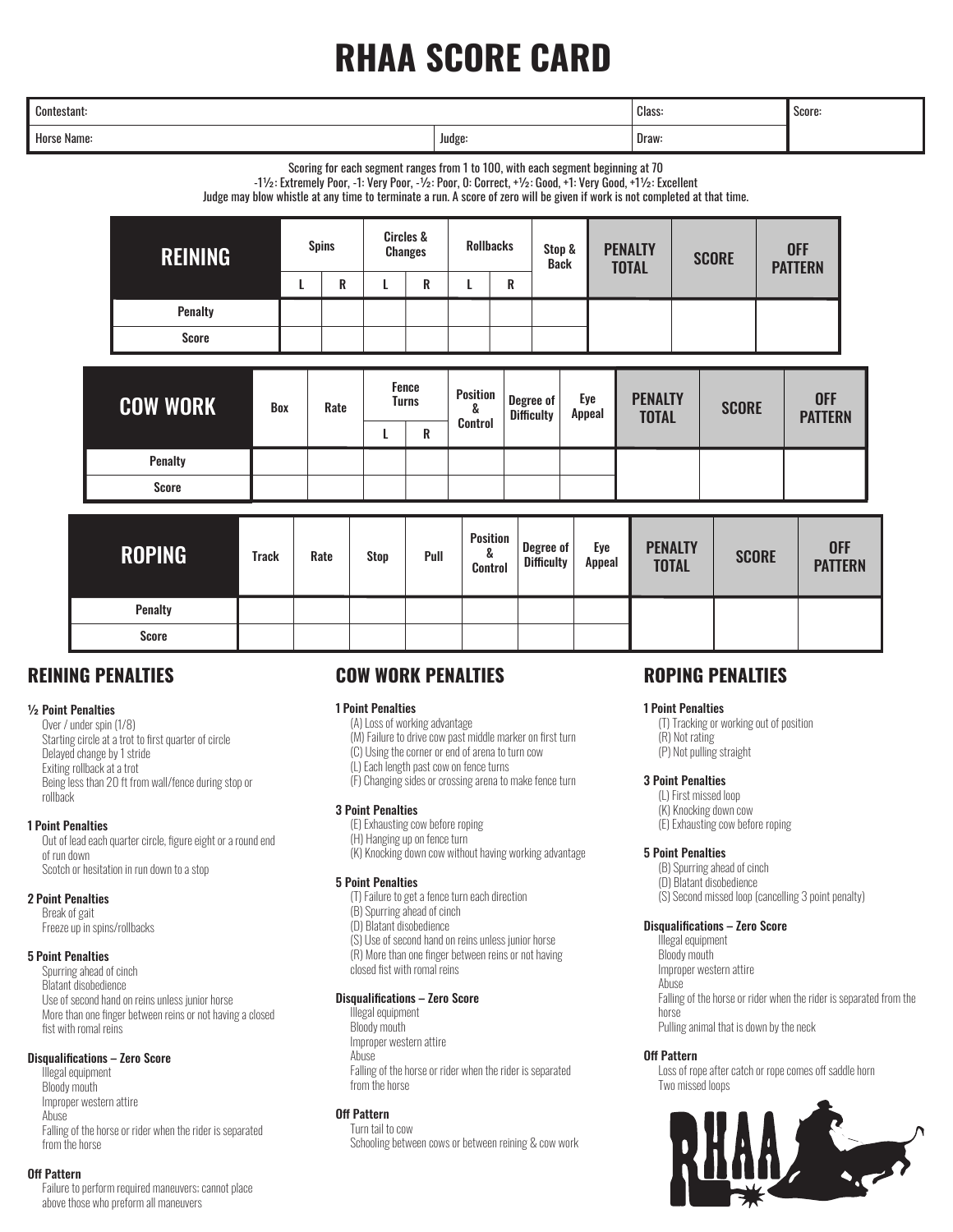## **RHAA BOX DRIVE BOX DRIVE SCORE CARD**

| Contestant: | Class:             | Score:                                   |  |
|-------------|--------------------|------------------------------------------|--|
| Horse Name: | Judge <sup>.</sup> | Draw:<br>the contract of the contract of |  |

Scoring for each segment ranges from 1 to 100, with each segment beginning at 70

-1½: Extremely Poor, -1: Very Poor, -½: Poor, 0: Correct, +½: Good, +1: Very Good, +1½: Excellent

Judge may blow whistle at any time to terminate a run. A score of zero will be given if work is not completed at that time.

| <b>REINING</b> | <b>Spins</b> |   | Circle &<br><b>Change</b> |   | <b>Rollbacks</b> | Stop &<br><b>Back</b> | <b>PENALTY</b><br><b>TOTAL</b> | <b>SCORE</b> | <b>OFF</b><br><b>PATTERN</b> |
|----------------|--------------|---|---------------------------|---|------------------|-----------------------|--------------------------------|--------------|------------------------------|
|                |              | R |                           | R | R                |                       |                                |              |                              |
| <b>Penalty</b> |              |   |                           |   |                  |                       |                                |              |                              |
| <b>Score</b>   |              |   |                           |   |                  |                       |                                |              |                              |

| <b>COW WORK</b> | Box | <b>Drive</b> | Box | <b>Drive</b> | <b>Position &amp;</b><br>Control | <b>Degree of</b><br><b>Difficulty</b> | Eye<br><b>Appeal</b> | <b>PENALTY</b><br><b>TOTAL</b> | <b>SCORE</b> | OFF<br>PATTERN |
|-----------------|-----|--------------|-----|--------------|----------------------------------|---------------------------------------|----------------------|--------------------------------|--------------|----------------|
| <b>Penalty</b>  |     |              |     |              |                                  |                                       |                      |                                |              |                |
| <b>Score</b>    |     |              |     |              |                                  |                                       |                      |                                |              |                |

### **REINING PENALTIES**

#### ½ Point Penalties

 Over / under spin (1/8) Starting circle at a trot to first quarter of circle Delayed change by 1 stride Exiting rollback at a trot Being less than 20 ft from wall/fence during stop or rollback

#### 1 Point Penalties

 Out of lead each quarter circle, figure eight or a round end of run down Scotch or hesitation in run down to a stop

#### 2 Point Penalties

 Break of gait Freeze up in spins/rollbacks

#### 5 Point Penalties

 Spurring ahead of cinch Blatant disobedience Use of second hand on reins unless junior horse More than one finger between reins or not having a closed fist with romal reins

#### Disqualifications – Zero Score

 Illegal equipment Bloody mouth Improper western attire Abuse Falling of the horse or rider when the rider is separated from the horse

#### Off Pattern

 Failure to perform required maneuvers; cannot place above those who preform all maneuvers

### **COW WORK PENALTIES**

#### 1 Point Penalties

- (P) Working out of position
- (A) Loss of working advantage
- (D) Failure to drive cow passed middle marker on second drive before time expires
- (X) Failure to use the same side of arena for both drives

#### 3 Point Penalties

 (K) Knocking down the cow without having working advantage (L) Loss of position and cow leaves end of arena

#### 5 Point Penalties

- (B) Spurring ahead of cinch
- (D) Blatant disobedience
- (S) Use of second hand on reins unless junior horse
- (R) More than one finger between reins or not having closed fist with romal reins

Disqualifications – Zero Score Illegal equipment Bloody mouth Improper western attire Abuse Falling of the horse or rider when the rider is separated from the horse

#### Off Pattern

Turn tail to cow

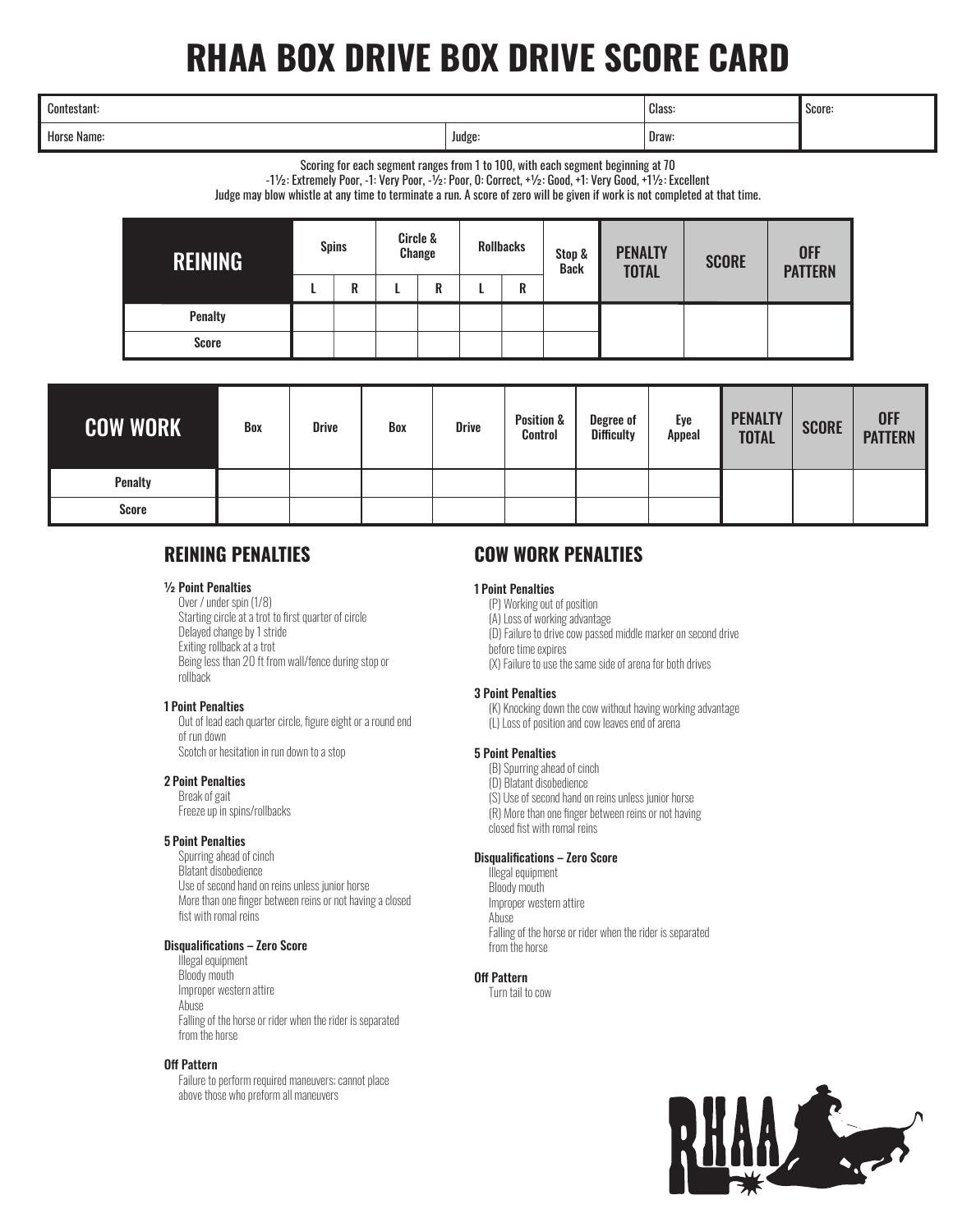## **RHAA YOUTH SCORE CARD**

| Contestant: | Class:<br>. | Score: |  |
|-------------|-------------|--------|--|
| Horse Name: | Judge:      | Draw:  |  |

Scoring for each segment ranges from 1 to 100, with each segment beginning at 70

-1½: Extremely Poor, -1: Very Poor, -½: Poor, 0: Correct, +½: Good, +1: Very Good, +1½: Excellent

Judge may blow whistle at any time to terminate a run. A score of zero will be given if work is not completed at that time.

| <b>REINING</b>  | <b>Spins</b> |      | <b>Circles &amp;</b><br><b>Changes</b> |                              |   | <b>Rollbacks</b>                      | Stop &<br><b>Back</b> | <b>PENALTY</b><br><b>TOTAL</b> | <b>SCORE</b> | <b>OFF</b><br><b>PATTERN</b> |
|-----------------|--------------|------|----------------------------------------|------------------------------|---|---------------------------------------|-----------------------|--------------------------------|--------------|------------------------------|
|                 |              |      | ш                                      | R                            |   | R                                     |                       |                                |              |                              |
| <b>Penalty</b>  |              |      |                                        |                              |   |                                       |                       |                                |              |                              |
| <b>Score</b>    |              |      |                                        |                              |   |                                       |                       |                                |              |                              |
| <b>COW WORK</b> |              | Rate |                                        | <b>Fence</b><br><b>Turns</b> |   | <b>Degree of</b><br><b>Difficulty</b> | Eye<br>Appeal         | <b>PENALTY</b>                 |              |                              |
|                 | Box          |      |                                        |                              |   |                                       |                       |                                | <b>SCORE</b> | <b>OFF</b>                   |
|                 |              |      |                                        |                              | R |                                       |                       | <b>TOTAL</b>                   |              | <b>PATTERN</b>               |
| <b>Penalty</b>  |              |      |                                        |                              |   |                                       |                       |                                |              |                              |

| <b>ROPING OR</b><br>CIRCLING | <b>Roping</b> |             | Circling |   | Position<br>$\Omega$<br>Δ<br><b>Control</b> | Degree of<br><b>Difficulty</b> | Eye<br><b>Appeal</b> | <b>PENALTY</b><br><b>TOTAL</b> | <b>SCORE</b> | <b>OFF</b><br><b>PATTERN</b> |
|------------------------------|---------------|-------------|----------|---|---------------------------------------------|--------------------------------|----------------------|--------------------------------|--------------|------------------------------|
|                              | Track & Rate  | Stop & Pull |          | R |                                             |                                |                      |                                |              |                              |
| <b>Penalty</b>               |               |             |          |   |                                             |                                |                      |                                |              |                              |
| Score                        |               |             |          |   |                                             |                                |                      |                                |              |                              |

### **REINING PENALTIES**

#### ½ Point Penalties

 Over / under spin (1/8) Starting circle at a trot to first quarter of circle Delayed change by 1 stride Exiting rollback at a trot Being less than 20 ft from wall/fence during stop or rollback

#### 1 Point Penalties

 Out of lead each quarter circle, figure eight or a round end of run down Scotch or hesitation in run down to a stop

#### 2 Point Penalties

 Break of gait Freeze up in spins/rollbacks

#### 5 Point Penalties

 Spurring ahead of cinch Blatant disobedience Use of second hand on reins unless junior horse More than one finger between reins or not having a closed fist with romal reins

#### Disqualifications – Zero Score

 Illegal equipment Bloody mouth Improper western attire Abuse Falling of the horse or rider when the rider is separated from the horse

#### Off Pattern

 Failure to perform required maneuvers; cannot place above those who preform all maneuvers

### **COW WORK PENALTIES**

#### 1 Point Penalties

- (A) Loss of working advantage
- (M) Failure to drive cow past middle marker on first turn
- (C) Using the corner or end of arena to turn cow (L) Each length past cow on fence turns
- 
- (F) Changing sides or crossing arena to make fence turn

#### 3 Point Penalties

- (E) Exhausting cow before roping
- (H) Hanging up on fence turn
- (K) Knocking down cow without having working advantage

#### 5 Point Penalties

- (T) Failure to get a fence turn each direction
- (B) Spurring ahead of cinch
- (D) Blatant disobedience
- (S) Use of second hand on reins unless junior horse
- (R) More than one finger between reins or not having
- closed fist with romal reins

#### Disqualifications – Zero Score

 Illegal equipment Bloody mouth Improper western attire Abuse Falling of the horse or rider when the rider is separated from the horse

#### Off Pattern

 Turn tail to cow Schooling between cows or between reining & cow work

### **ROPING/CIRCLING PENALTIES**

#### 1 Point Penalties

 (T) Tracking or working out of position (R) Not rating (P) Not pulling straight

(L) First missed loop

#### 2 Point Penalties

(S) Second missed loop (cancelling 1 point penalty)

#### 3 Point Penalties

 (K) Knocking down cow (E) Exhausting cow before roping

#### 5 Point Penalties

 (B) Spurring ahead of cinch (D) Blatant disobedience

#### Disqualifications – Zero Score

 Illegal equipment Bloody mouth Improper western attire Abuse Falling of the horse or rider when the rider is separated from the horse Pulling animal that is down by the neck

#### Off Pattern

Loss of rope after catch or rope comes off saddle horn

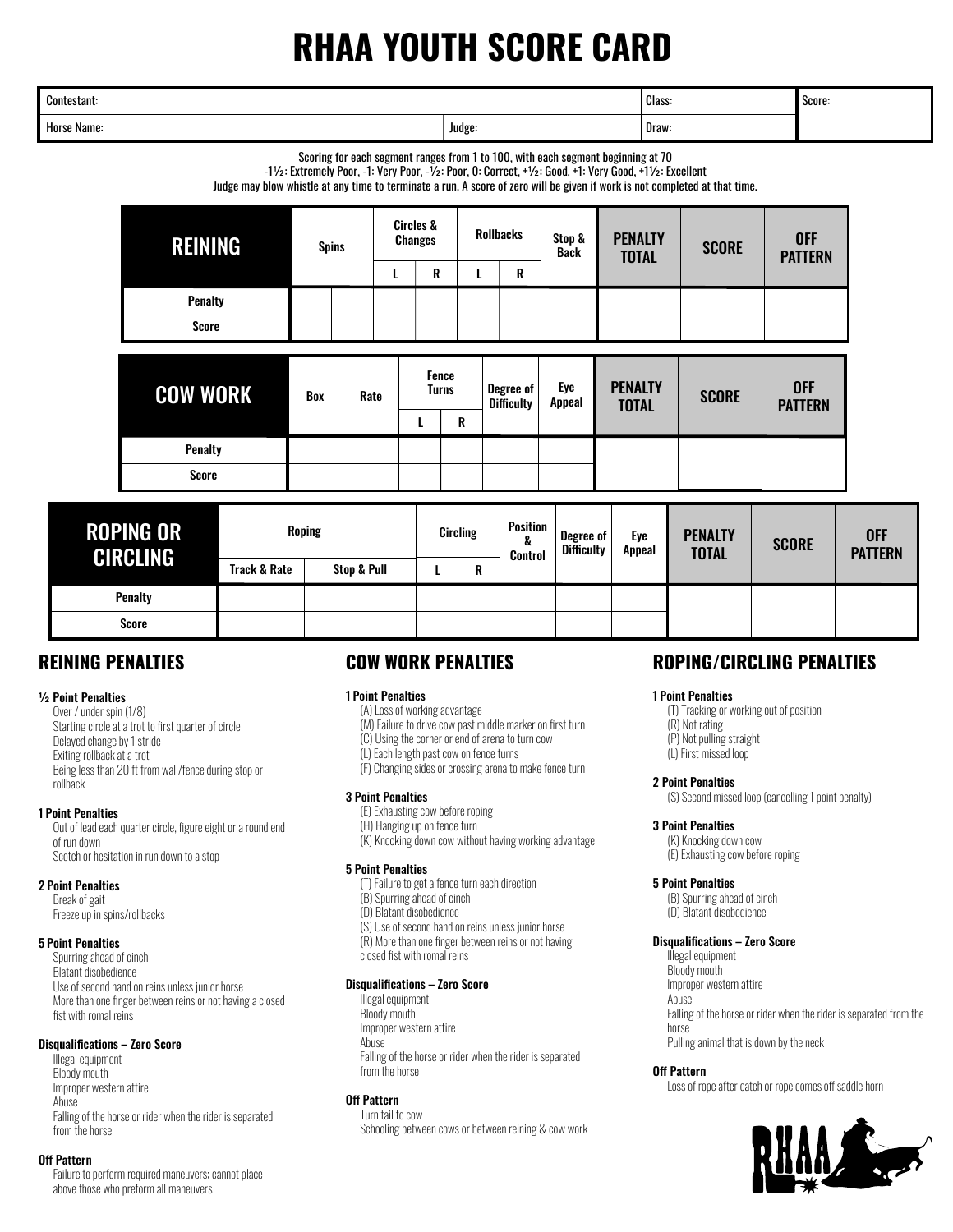### **REINING PENALTIES**

#### ½ Point Penalties

Over / under spin (1/8) Starting circle at a trot to first quarter of circle Delayed change by 1 stride Exiting rollback at a trot Being less than 20 ft from wall/fence during stop or rollback

#### 1 Point Penalties

 Out of lead each quarter circle, figure eight or a round end of run down Scotch or hesitation in run down to a stop

#### 2 Point Penalties

 Break of gait Freeze up in spins/rollbacks

#### 5 Point Penalties

 Spurring ahead of cinch Blatant disobedience Use of second hand on reins unless junior horse More than one finger between reins or not having a closed fist with romal reins

#### Disqualifications – Zero Score

 Illegal equipment Bloody mouth Improper western attire **Abuse**  Falling of the horse or rider when the rider is separated from the horse

#### Off Pattern

 Failure to perform required maneuvers; cannot place above those who preform all maneuvers

## **RHAA PENALTIES**

### **COW WORK PENALTIES**

#### 1 Point Penalties

 (A) Loss of working advantage (M) Failure to drive cow past middle marker on first

 turn (C) Using the corner or end of arena to turn cow

(L) Each length past cow on fence turns

 (F) Changing sides or crossing arena to make fence turn

#### 3 Point Penalties

 (E) Exhausting cow before roping (H) Hanging up on fence turn (K) Knocking down cow without having working advantage

#### 5 Point Penalties

 (T) Failure to get a fence turn each direction (B) Spurring ahead of cinch (D) Blatant disobedience (S) Use of second hand on reins unless junior horse (R) More than one finger between reins or not having closed fist with romal reins

#### Disqualifications – Zero Score

 Illegal equipment Bloody mouth Improper western attire Abuse Falling of the horse or rider when the rider is separated from the horse

#### Off Pattern

 Turn tail to cow Schooling between cows or between reining & cow work

### **ROPING PENALTIES**

#### 1 Point Penalties

 (T) Tracking or working out of position (R) Not rating

(P) Not pulling straight

#### 3 Point Penalties

 (L) First missed loop (K) Knocking down cow

(E) Exhausting cow before roping

#### 5 Point Penalties

(B) Spurring ahead of cinch

- (D) Blatant disobedience
- (S) Second missed loop (cancelling 3 point penalty)

#### Disqualifications – Zero Score

 Illegal equipment Bloody mouth Improper western attire Abuse Falling of the horse or rider when the rider is separated from the horse Pulling animal that is down by the neck

#### Off Pattern

 Loss of rope after catch or rope comes off saddle horn Two missed loops

## **RHAA BOX DRIVE BOX DRIVE PENALTIES**

### **REINING PENALTIES**

#### ½ Point Penalties

 Over / under spin (1/8) Starting circle at a trot to first quarter of circle Delayed change by 1 stride Exiting rollback at a trot Being less than 20 ft from wall/fence during stop or rollback

#### 1 Point Penalties

 Out of lead each quarter circle, figure eight or a round end of run down Scotch or hesitation in run down to a stop

#### 2 Point Penalties

 Break of gait Freeze up in spins/rollbacks

#### 5 Point Penalties

 Spurring ahead of cinch Blatant disobedience Use of second hand on reins unless junior horse More than one finger between reins or not having a closed fist with romal reins

#### Disqualifications – Zero Score

 Illegal equipment Bloody mouth Improper western attire Abuse Falling of the horse or rider when the rider is separated from the horse

#### Off Pattern

 Failure to perform required maneuvers; cannot place above those who preform all maneuvers

### **COW WORK PENALTIES**

#### 1 Point Penalties

 (P) Working out of position (A) Loss of working advantage (D) Failure to drive cow passed middle marker on second drive before time expires (X) Failure to use the same side of arena for both drives

#### 3 Point Penalties

 (K) Knocking down the cow without having working advantage

(L) Loss of position and cow leaves end of arena

#### 5 Point Penalties

 (B) Spurring ahead of cinch (D) Blatant disobedience (S) Use of second hand on reins unless junior horse (R) More than one finger between reins or not having closed fist with romal reins

#### Disqualifications – Zero Score

 Illegal equipment Bloody mouth Improper western attire Abuse Falling of the horse or rider when the rider is separated from the horse

#### Off Pattern

Turn tail to cow